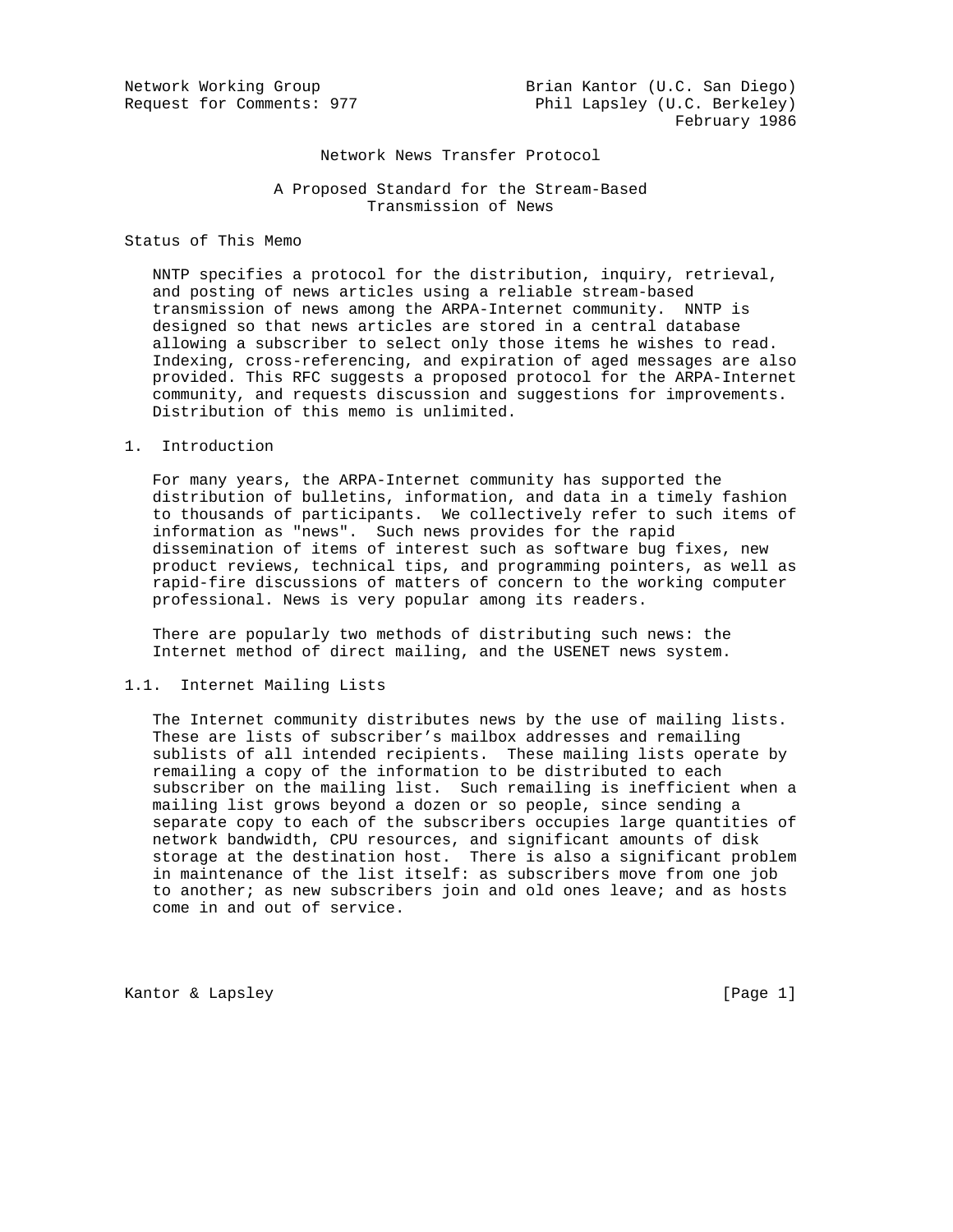## 1.2. The USENET News System

 Clearly, a worthwhile reduction of the amount of these resources used can be achieved if articles are stored in a central database on the receiving host instead of in each subscriber's mailbox. The USENET news system provides a method of doing just this. There is a central repository of the news articles in one place (customarily a spool directory of some sort), and a set of programs that allow a subscriber to select those items he wishes to read. Indexing, cross-referencing, and expiration of aged messages are also provided.

## 1.3. Central Storage of News

 For clusters of hosts connected together by fast local area networks (such as Ethernet), it makes even more sense to consolidate news distribution onto one (or a very few) hosts, and to allow access to these news articles using a server and client model. Subscribers may then request only the articles they wish to see, without having to wastefully duplicate the storage of a copy of each item on each host.

## 1.4. A Central News Server

 A way to achieve these economies is to have a central computer system that can provide news service to the other systems on the local area network. Such a server would manage the collection of news articles and index files, with each person who desires to read news bulletins doing so over the LAN. For a large cluster of computer systems, the savings in total disk space is clearly worthwhile. Also, this allows workstations with limited disk storage space to participate in the news without incoming items consuming oppressive amounts of the workstation's disk storage.

 We have heard rumors of somewhat successful attempts to provide centralized news service using IBIS and other shared or distributed file systems. While it is possible that such a distributed file system implementation might work well with a group of similar computers running nearly identical operating systems, such a scheme is not general enough to offer service to a wide range of client systems, especially when many diverse operating systems may be in use among a group of clients. There are few (if any) shared or networked file systems that can offer the generality of service that stream connections using Internet TCP provide, particularly when a wide range of host hardware and operating systems are considered.

 NNTP specifies a protocol for the distribution, inquiry, retrieval, and posting of news articles using a reliable stream (such as TCP) server-client model. NNTP is designed so that news articles need only

Kantor & Lapsley (Page 2)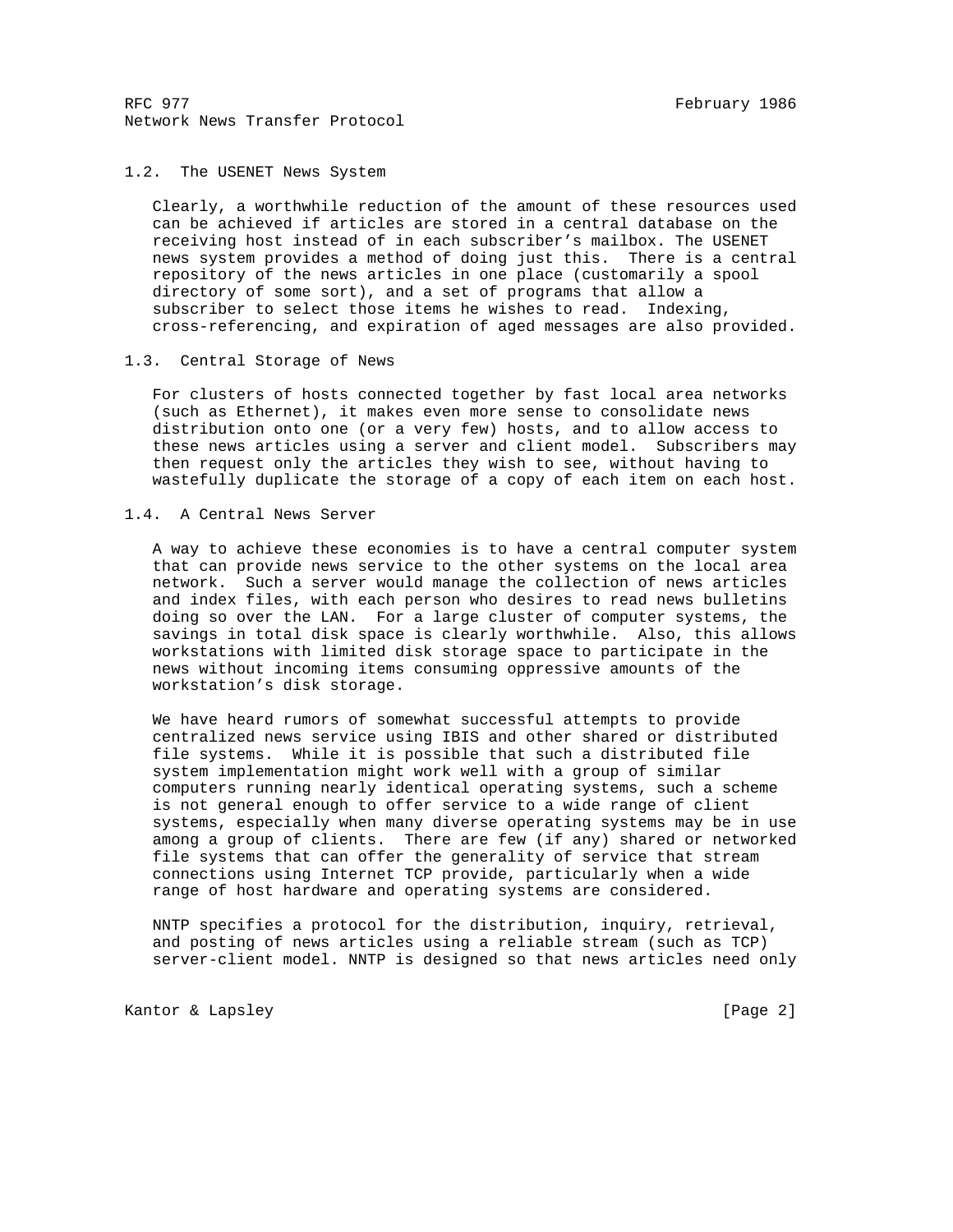be stored on one (presumably central) host, and subscribers on other hosts attached to the LAN may read news articles using stream connections to the news host.

 NNTP is modelled upon the news article specifications in RFC 850, which describes the USENET news system. However, NNTP makes few demands upon the structure, content, or storage of news articles, and thus we believe it easily can be adapted to other non-USENET news systems.

 Typically, the NNTP server runs as a background process on one host, and would accept connections from other hosts on the LAN. This works well when there are a number of small computer systems (such as workstations, with only one or at most a few users each), and a large central server.

#### 1.5. Intermediate News Servers

 For clusters of machines with many users (as might be the case in a university or large industrial environment), an intermediate server might be used. This intermediate or "slave" server runs on each computer system, and is responsible for mediating news reading requests and performing local caching of recently-retrieved news articles.

 Typically, a client attempting to obtain news service would first attempt to connect to the news service port on the local machine. If this attempt were unsuccessful, indicating a failed server, an installation might choose to either deny news access, or to permit connection to the central "master" news server.

 For workstations or other small systems, direct connection to the master server would probably be the normal manner of operation.

 This specification does not cover the operation of slave NNTP servers. We merely suggest that slave servers are a logical addition to NNTP server usage which would enhance operation on large local area networks.

## 1.6. News Distribution

 NNTP has commands which provide a straightforward method of exchanging articles between cooperating hosts. Hosts which are well connected on a local area or other fast network and who wish to actually obtain copies of news articles for local storage might well find NNTP to be a more efficient way to distribute news than more traditional transfer methods (such as UUCP).

Kantor & Lapsley (Page 3)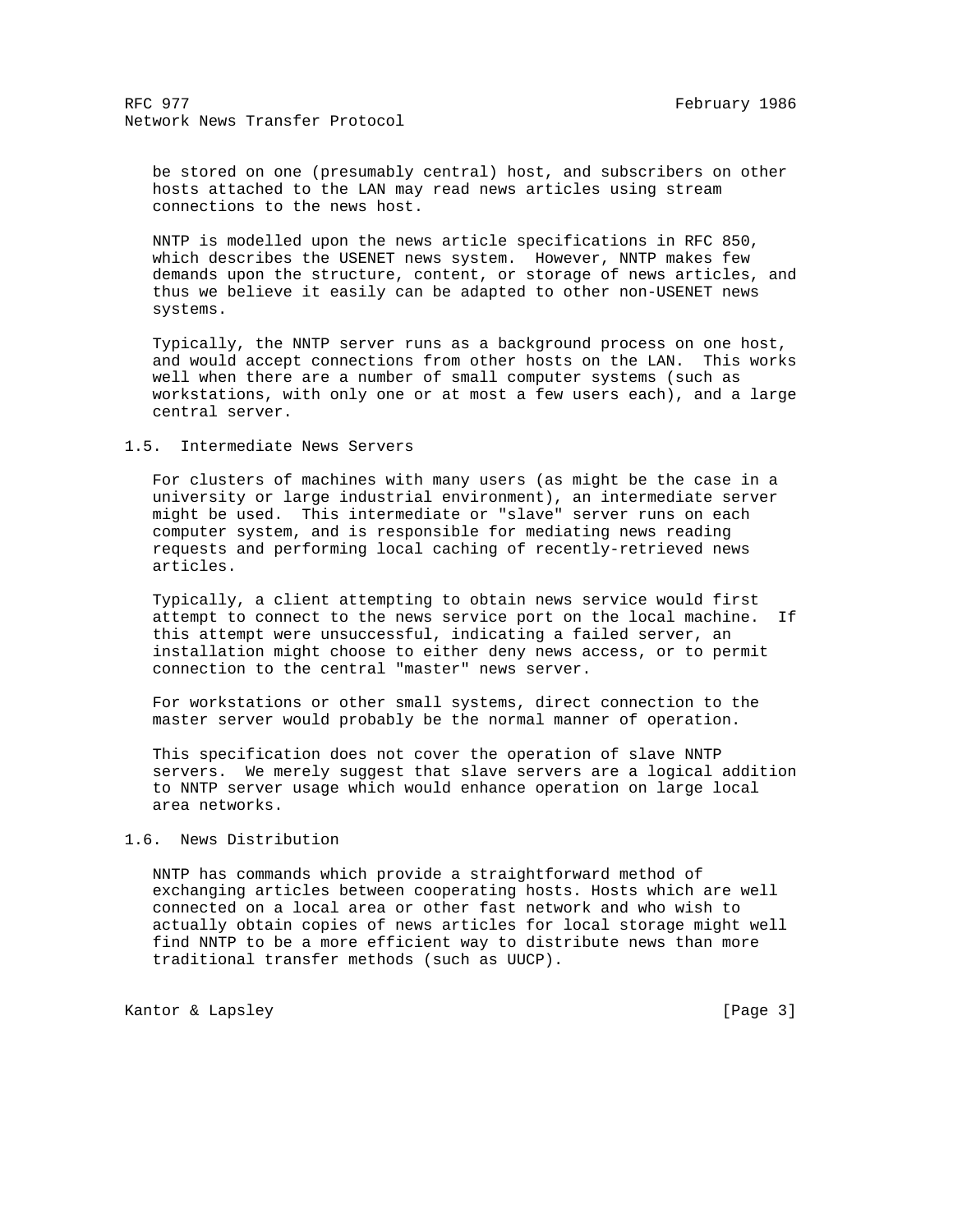In the traditional method of distributing news articles, news is propagated from host to host by flooding - that is, each host will send all its new news articles on to each host that it feeds. These hosts will then in turn send these new articles on to other hosts that they feed. Clearly, sending articles that a host already has obtained a copy of from another feed (many hosts that receive news are redundantly fed) again is a waste of time and communications resources, but for transport mechanisms that are single-transaction based rather than interactive (such as UUCP in the UNIX-world <1>), distribution time is diminished by sending all articles and having the receiving host simply discard the duplicates. This is an especially true when communications sessions are limited to once a day.

 Using NNTP, hosts exchanging news articles have an interactive mechanism for deciding which articles are to be transmitted. A host desiring new news, or which has new news to send, will typically contact one or more of its neighbors using NNTP. First it will inquire if any new news groups have been created on the serving host by means of the NEWGROUPS command. If so, and those are appropriate or desired (as established by local site-dependent rules), those new newsgroups can be created.

 The client host will then inquire as to which new articles have arrived in all or some of the newsgroups that it desires to receive, using the NEWNEWS command. It will receive a list of new articles from the server, and can request transmission of those articles that it desires and does not already have.

 Finally, the client can advise the server of those new articles which the client has recently received. The server will indicate those articles that it has already obtained copies of, and which articles should be sent to add to its collection.

 In this manner, only those articles which are not duplicates and which are desired are transferred.

Kantor & Lapsley (Page 4)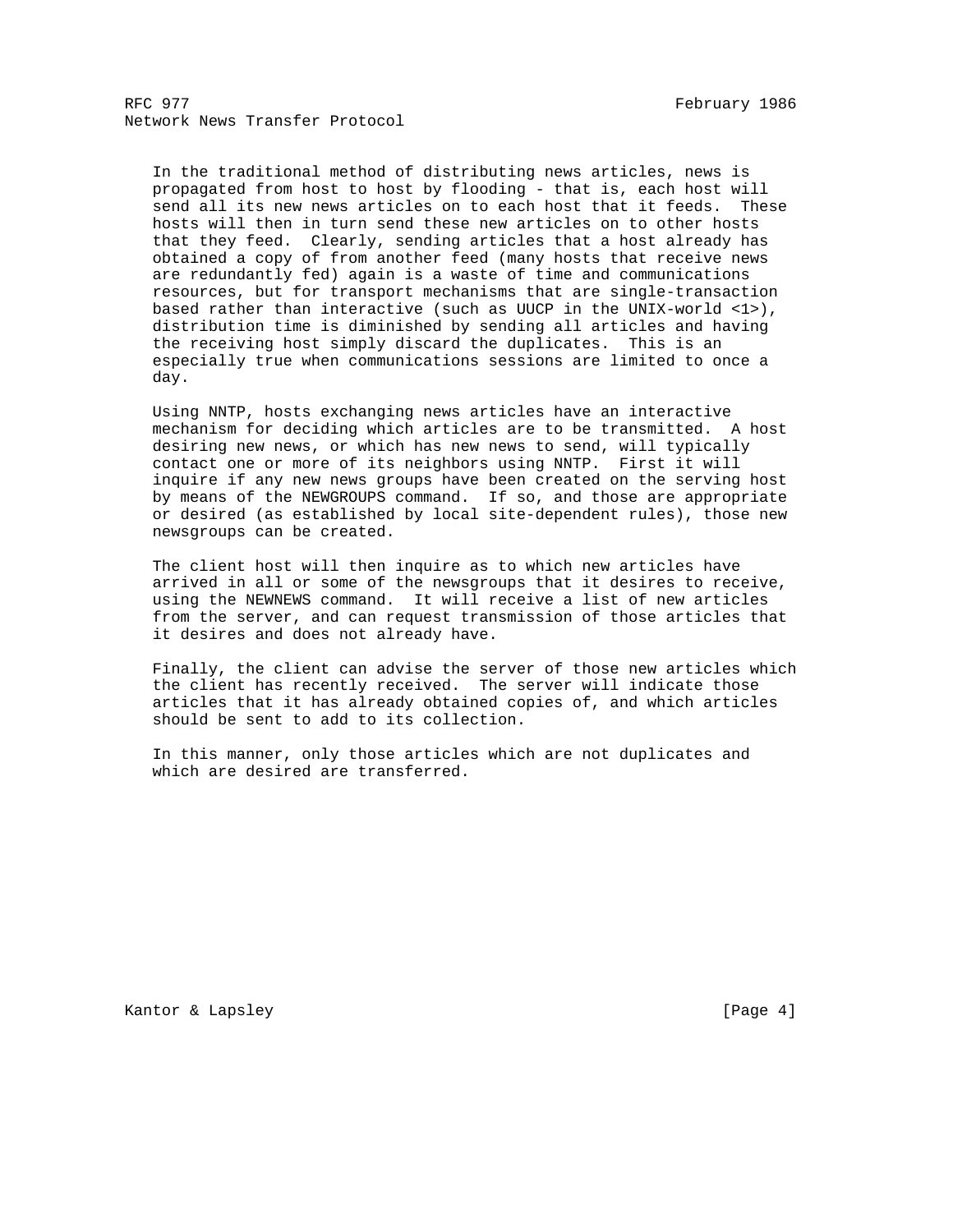## 2. The NNTP Specification

## 2.1. Overview

 The news server specified by this document uses a stream connection (such as TCP) and SMTP-like commands and responses. It is designed to accept connections from hosts, and to provide a simple interface to the news database.

 This server is only an interface between programs and the news databases. It does not perform any user interaction or presentation level functions. These "user-friendly" functions are better left to the client programs, which have a better understanding of the environment in which they are operating.

 When used via Internet TCP, the contact port assigned for this service is 119.

## 2.2. Character Codes

 Commands and replies are composed of characters from the ASCII character set. When the transport service provides an 8-bit byte (octet) transmission channel, each 7-bit character is transmitted right justified in an octet with the high order bit cleared to zero.

## 2.3. Commands

 Commands consist of a command word, which in some cases may be followed by a parameter. Commands with parameters must separate the parameters from each other and from the command by one or more space or tab characters. Command lines must be complete with all required parameters, and may not contain more than one command.

 Commands and command parameters are not case sensitive. That is, a command or parameter word may be upper case, lower case, or any mixture of upper and lower case.

 Each command line must be terminated by a CR-LF (Carriage Return - Line Feed) pair.

 Command lines shall not exceed 512 characters in length, counting all characters including spaces, separators, punctuation, and the trailing CR-LF (thus there are 510 characters maximum allowed for the command and its parameters). There is no provision for continuation command lines.

Kantor & Lapsley (Page 5)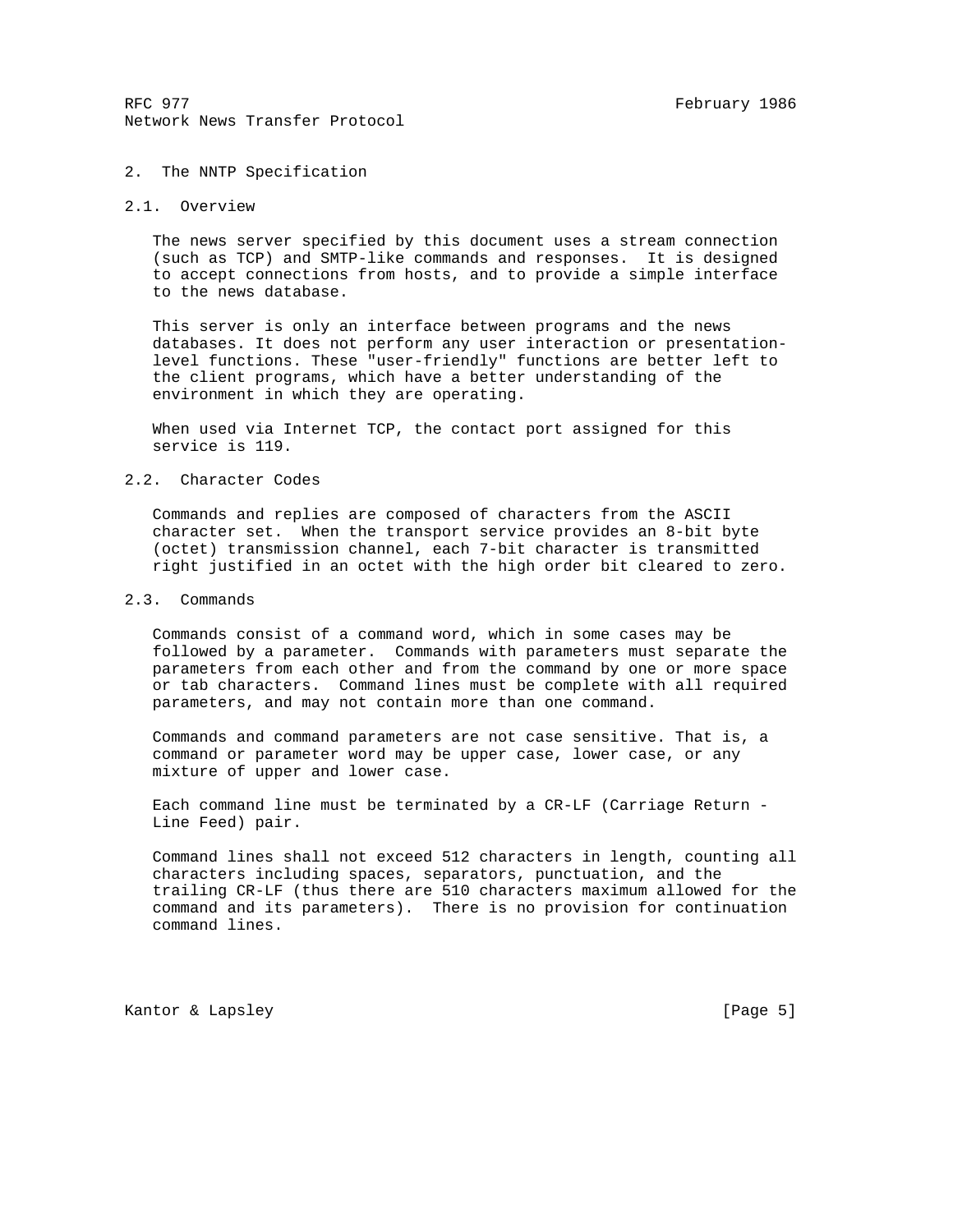## 2.4. Responses

Responses are of two kinds, textual and status.

#### 2.4.1. Text Responses

 Text is sent only after a numeric status response line has been sent that indicates that text will follow. Text is sent as a series of successive lines of textual matter, each terminated with CR-LF pair. A single line containing only a period (.) is sent to indicate the end of the text (i.e., the server will send a CR-LF pair at the end of the last line of text, a period, and another CR-LF pair).

 If the text contained a period as the first character of the text line in the original, that first period is doubled. Therefore, the client must examine the first character of each line received, and for those beginning with a period, determine either that this is the end of the text or whether to collapse the doubled period to a single one.

 The intention is that text messages will usually be displayed on the user's terminal whereas command/status responses will be interpreted by the client program before any possible display is done.

## 2.4.2. Status Responses

 These are status reports from the server and indicate the response to the last command received from the client.

 Status response lines begin with a 3 digit numeric code which is sufficient to distinguish all responses. Some of these may herald the subsequent transmission of text.

 The first digit of the response broadly indicates the success, failure, or progress of the previous command.

- 1xx Informative message
- 2xx Command ok
- 3xx Command ok so far, send the rest of it.
- 4xx Command was correct, but couldn't be performed for some reason.
- 5xx Command unimplemented, or incorrect, or a serious program error occurred.

Kantor & Lapsley (Page 6)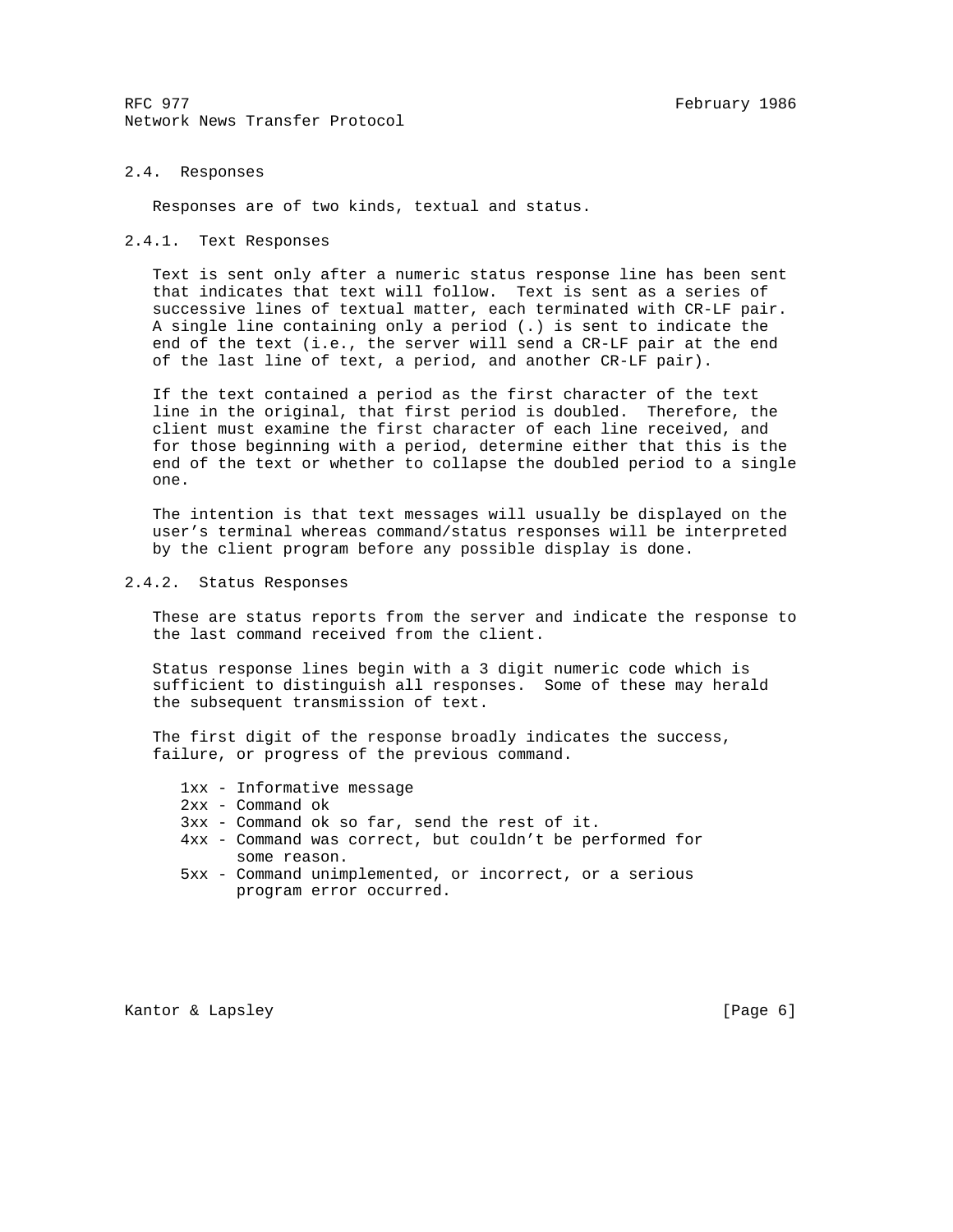The next digit in the code indicates the function response category.

 x0x - Connection, setup, and miscellaneous messages x1x - Newsgroup selection x2x - Article selection x3x - Distribution functions x4x - Posting x8x - Nonstandard (private implementation) extensions x9x - Debugging output

 The exact response codes that should be expected from each command are detailed in the description of that command. In addition, below is listed a general set of response codes that may be received at any time.

 Certain status responses contain parameters such as numbers and names. The number and type of such parameters is fixed for each response code to simplify interpretation of the response.

 Parameters are separated from the numeric response code and from each other by a single space. All numeric parameters are decimal, and may have leading zeros. All string parameters begin after the separating space, and end before the following separating space or the CR-LF pair at the end of the line. (String parameters may not, therefore, contain spaces.) All text, if any, in the response which is not a parameter of the response must follow and be separated from the last parameter by a space. Also, note that the text following a response number may vary in different implementations of the server. The 3-digit numeric code should be used to determine what response was sent.

 Response codes not specified in this standard may be used for any installation-specific additional commands also not specified. These should be chosen to fit the pattern of x8x specified above. (Note that debugging is provided for explicitly in the x9x response codes.) The use of unspecified response codes for standard commands is prohibited.

We have provided a response pattern x9x for debugging. Since much debugging output may be classed as "informative messages", we would expect, therefore, that responses 190 through 199 would be used for various debugging outputs. There is no requirement in this specification for debugging output, but if such is provided over the connected stream, it must use these response codes. If appropriate to a specific implementation, other x9x codes may be used for debugging. (An example might be to use e.g., 290 to acknowledge a remote debugging request.)

Kantor & Lapsley (Page 7)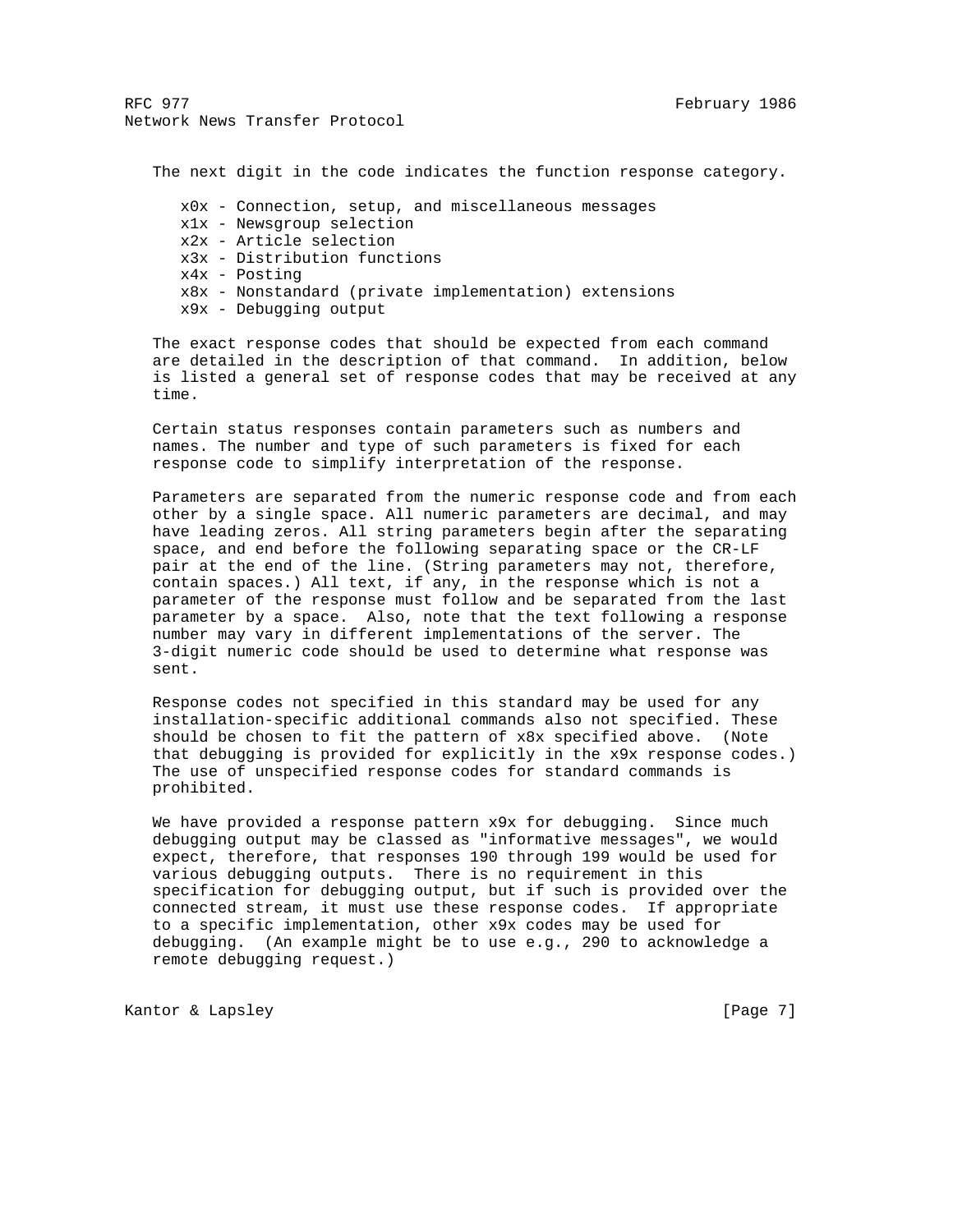## 2.4.3. General Responses

 The following is a list of general response codes that may be sent by the NNTP server. These are not specific to any one command, but may be returned as the result of a connection, a failure, or some unusual condition.

 In general, 1xx codes may be ignored or displayed as desired; code 200 or 201 is sent upon initial connection to the NNTP server depending upon posting permission; code 400 will be sent when the NNTP server discontinues service (by operator request, for example); and 5xx codes indicate that the command could not be performed for some unusual reason.

 100 help text 190 through 199 debug output 200 server ready - posting allowed 201 server ready - no posting allowed 400 service discontinued 500 command not recognized 501 command syntax error 502 access restriction or permission denied 503 program fault - command not performed

3. Command and Response Details

 On the following pages are descriptions of each command recognized by the NNTP server and the responses which will be returned by those commands.

 Each command is shown in upper case for clarity, although case is ignored in the interpretation of commands by the NNTP server. Any parameters are shown in lower case. A parameter shown in [square brackets] is optional. For example, [GMT] indicates that the triglyph GMT may present or omitted.

 Every command described in this section must be implemented by all NNTP servers.

Kantor & Lapsley **Example 2018** [Page 8]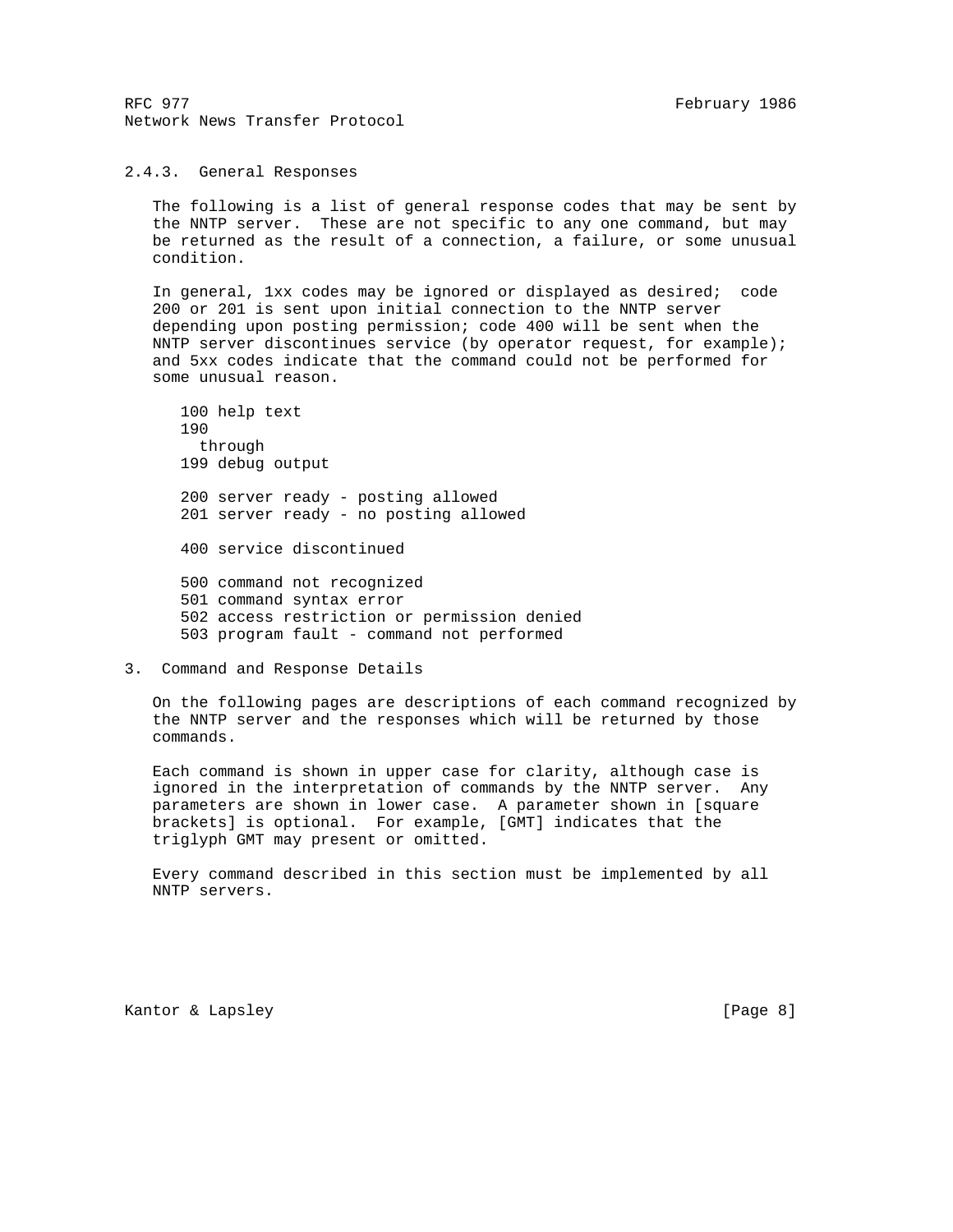There is no prohibition against additional commands being added; however, it is recommended that any such unspecified command begin with the letter "X" to avoid conflict with later revisions of this specification.

 Implementors are reminded that such additional commands may not redefine specified status response codes. Using additional unspecified responses for standard commands is also prohibited.

3.1. The ARTICLE, BODY, HEAD, and STAT commands

 There are two forms to the ARTICLE command (and the related BODY, HEAD, and STAT commands), each using a different method of specifying which article is to be retrieved. When the ARTICLE command is followed by a message-id in angle brackets ("<" and ">"), the first form of the command is used; when a numeric parameter or no parameter is supplied, the second form is invoked.

 The text of the article is returned as a textual response, as described earlier in this document.

 The HEAD and BODY commands are identical to the ARTICLE command except that they respectively return only the header lines or text body of the article.

 The STAT command is similar to the ARTICLE command except that no text is returned. When selecting by message number within a group, the STAT command serves to set the current article pointer without sending text. The returned acknowledgement response will contain the message-id, which may be of some value. Using the STAT command to select by message-id is valid but of questionable value, since a selection by message-id does NOT alter the "current article pointer".

3.1.1. ARTICLE (selection by message-id)

ARTICLE <message-id>

 Display the header, a blank line, then the body (text) of the specified article. Message-id is the message id of an article as shown in that article's header. It is anticipated that the client will obtain the message-id from a list provided by the NEWNEWS command, from references contained within another article, or from the message-id provided in the response to some other commands.

 Please note that the internally-maintained "current article pointer" is NOT ALTERED by this command. This is both to facilitate the presentation of articles that may be referenced within an article

Kantor & Lapsley (Page 9)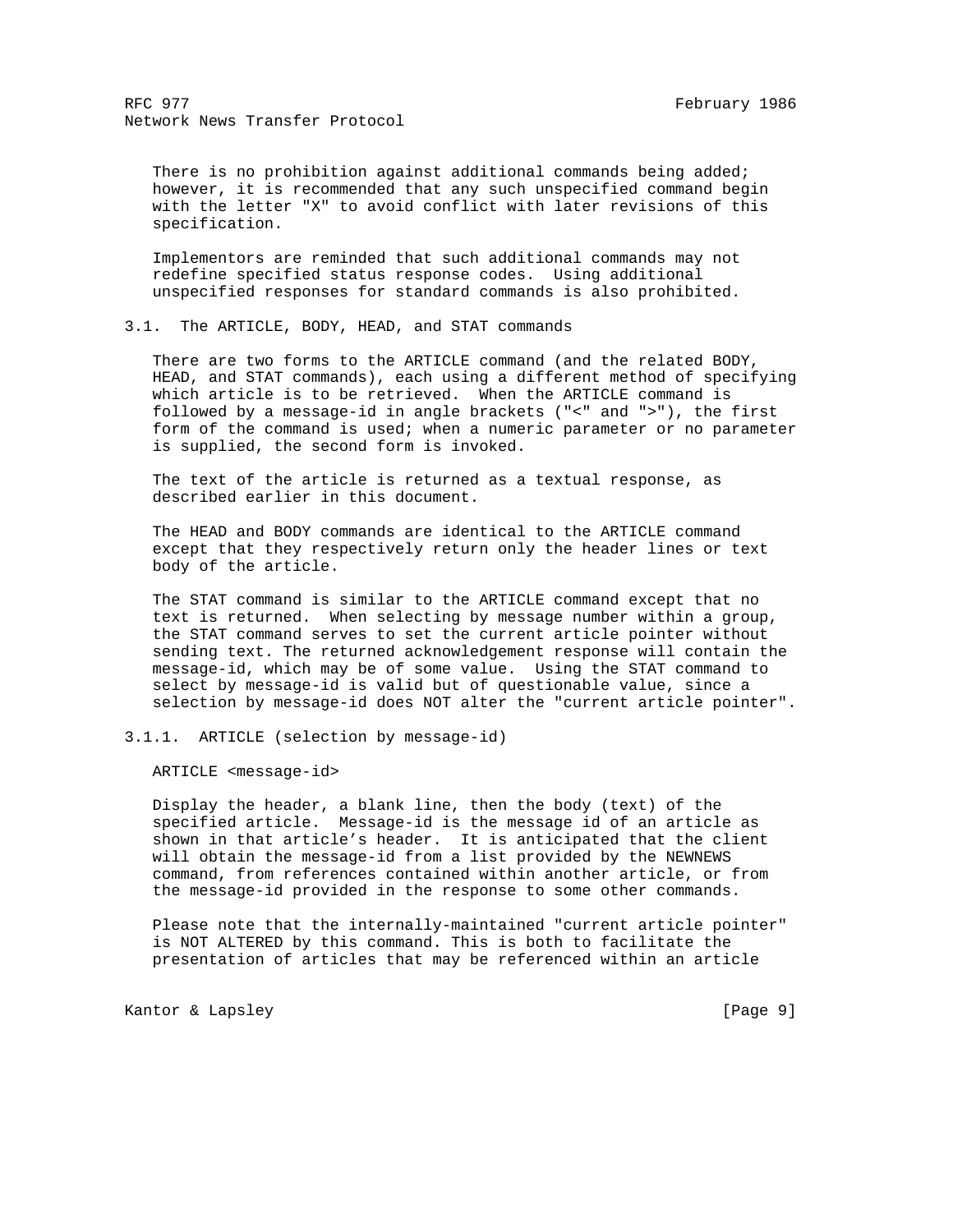being read, and because of the semantic difficulties of determining the proper sequence and membership of an article which may have been posted to more than one newsgroup.

3.1.2. ARTICLE (selection by number)

ARTICLE [nnn]

 Displays the header, a blank line, then the body (text) of the current or specified article. The optional parameter nnn is the

 numeric id of an article in the current newsgroup and must be chosen from the range of articles provided when the newsgroup was selected. If it is omitted, the current article is assumed.

 The internally-maintained "current article pointer" is set by this command if a valid article number is specified.

 [the following applies to both forms of the article command.] A response indicating the current article number, a message-id string, and that text is to follow will be returned.

 The message-id string returned is an identification string contained within angle brackets ("<" and ">"), which is derived from the header of the article itself. The Message-ID header line (required by RFC850) from the article must be used to supply this information. If the message-id header line is missing from the article, a single digit "0" (zero) should be supplied within the angle brackets.

 Since the message-id field is unique with each article, it may be used by a news reading program to skip duplicate displays of articles that have been posted more than once, or to more than one newsgroup.

## 3.1.3. Responses

 220 n <a> article retrieved - head and body follow (n = article number, <a> = message-id) 221 n <a> article retrieved - head follows 222 n <a> article retrieved - body follows 223 n <a> article retrieved - request text separately 412 no newsgroup has been selected 420 no current article has been selected 423 no such article number in this group 430 no such article found

Kantor & Lapsley [Page 10]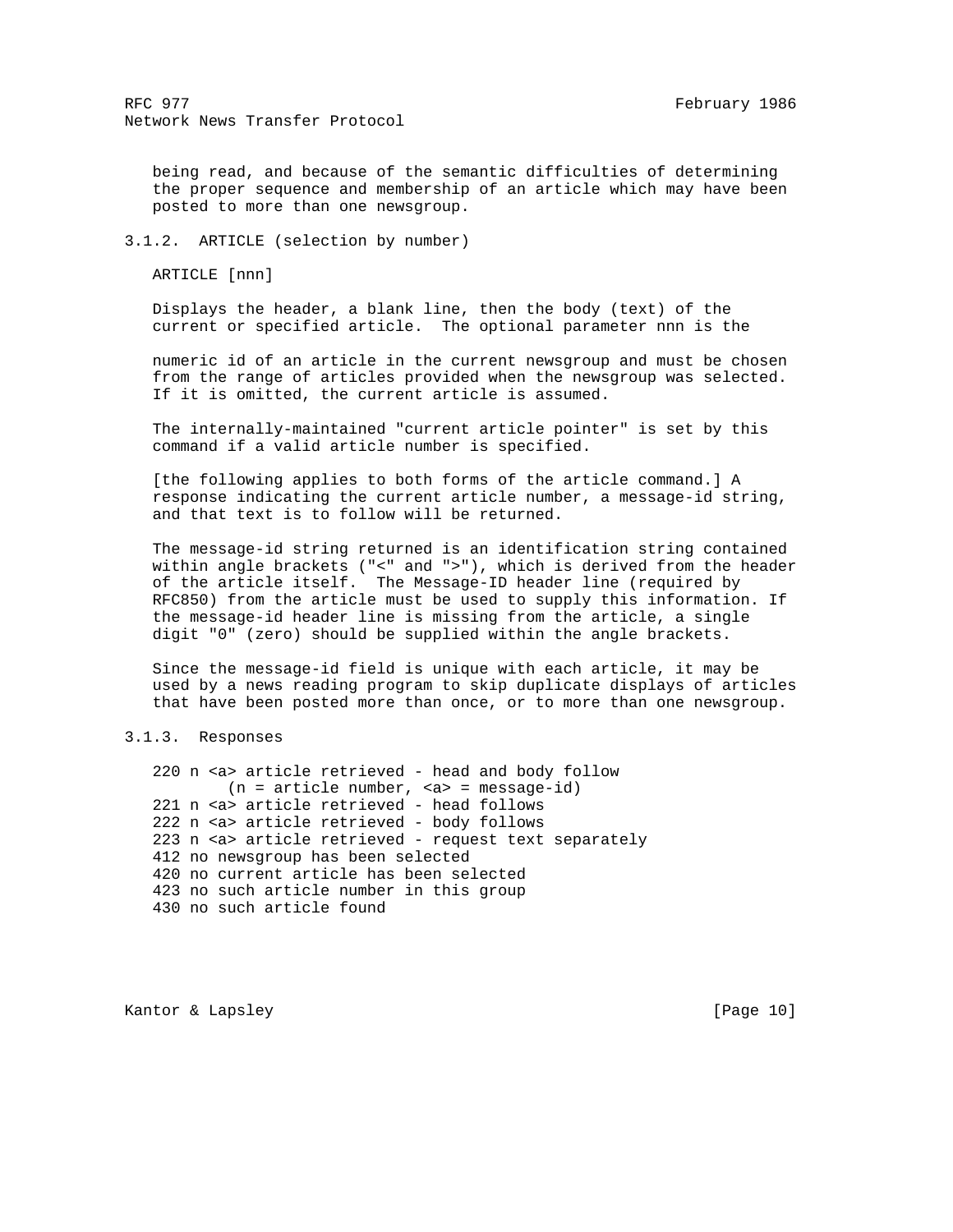## 3.2. The GROUP command

# 3.2.1. GROUP

GROUP ggg

 The required parameter ggg is the name of the newsgroup to be selected (e.g. "net.news"). A list of valid newsgroups may be obtained from the LIST command.

 The successful selection response will return the article numbers of the first and last articles in the group, and an estimate of the number of articles on file in the group. It is not necessary that the estimate be correct, although that is helpful; it must only be equal to or larger than the actual number of articles on file. (Some implementations will actually count the number of articles on file. Others will just subtract first article number from last to get an estimate.)

 When a valid group is selected by means of this command, the internally maintained "current article pointer" is set to the first article in the group. If an invalid group is specified, the previously selected group and article remain selected. If an empty newsgroup is selected, the "current article pointer" is in an indeterminate state and should not be used.

 Note that the name of the newsgroup is not case-dependent. It must otherwise match a newsgroup obtained from the LIST command or an error will result.

## 3.2.2. Responses

| 211 n f 1 s group selected                    |
|-----------------------------------------------|
| $(n = estimated number of articles in group,$ |
| $f =$ first article number in the group,      |
| $l =$ last article number in the group,       |
| $s = name of the group.)$                     |
| 411 no such news group                        |

Kantor & Lapsley [Page 11]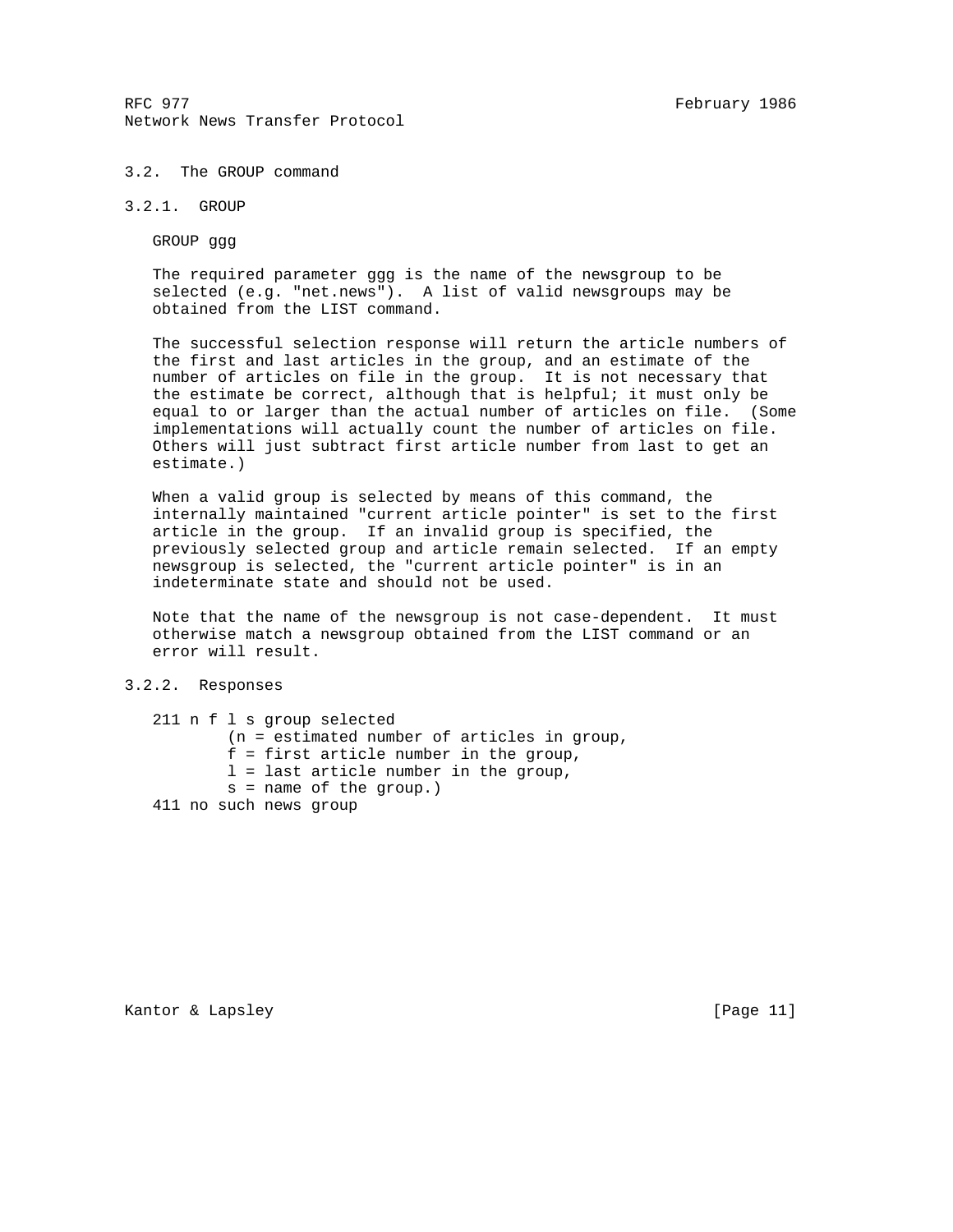## 3.3. The HELP command

3.3.1. HELP

HELP

 Provides a short summary of commands that are understood by this implementation of the server. The help text will be presented as a textual response, terminated by a single period on a line by itself.

3.3.2. Responses

100 help text follows

- 3.4. The IHAVE command
- 3.4.1. IHAVE

IHAVE <messageid>

 The IHAVE command informs the server that the client has an article whose id is <messageid>. If the server desires a copy of that article, it will return a response instructing the client to send the entire article. If the server does not want the article (if, for example, the server already has a copy of it), a response indicating that the article is not wanted will be returned.

 If transmission of the article is requested, the client should send the entire article, including header and body, in the manner specified for text transmission from the server. A response code indicating success or failure of the transferral of the article will be returned.

 This function differs from the POST command in that it is intended for use in transferring already-posted articles between hosts. Normally it will not be used when the client is a personal newsreading program. In particular, this function will invoke the server's news posting program with the appropriate settings (flags, options, etc) to indicate that the forthcoming article is being forwarded from another host.

 The server may, however, elect not to post or forward the article if after further examination of the article it deems it inappropriate to do so. The 436 or 437 error codes may be returned as appropriate to the situation.

Reasons for such subsequent rejection of an article may include such

Kantor & Lapsley [Page 12]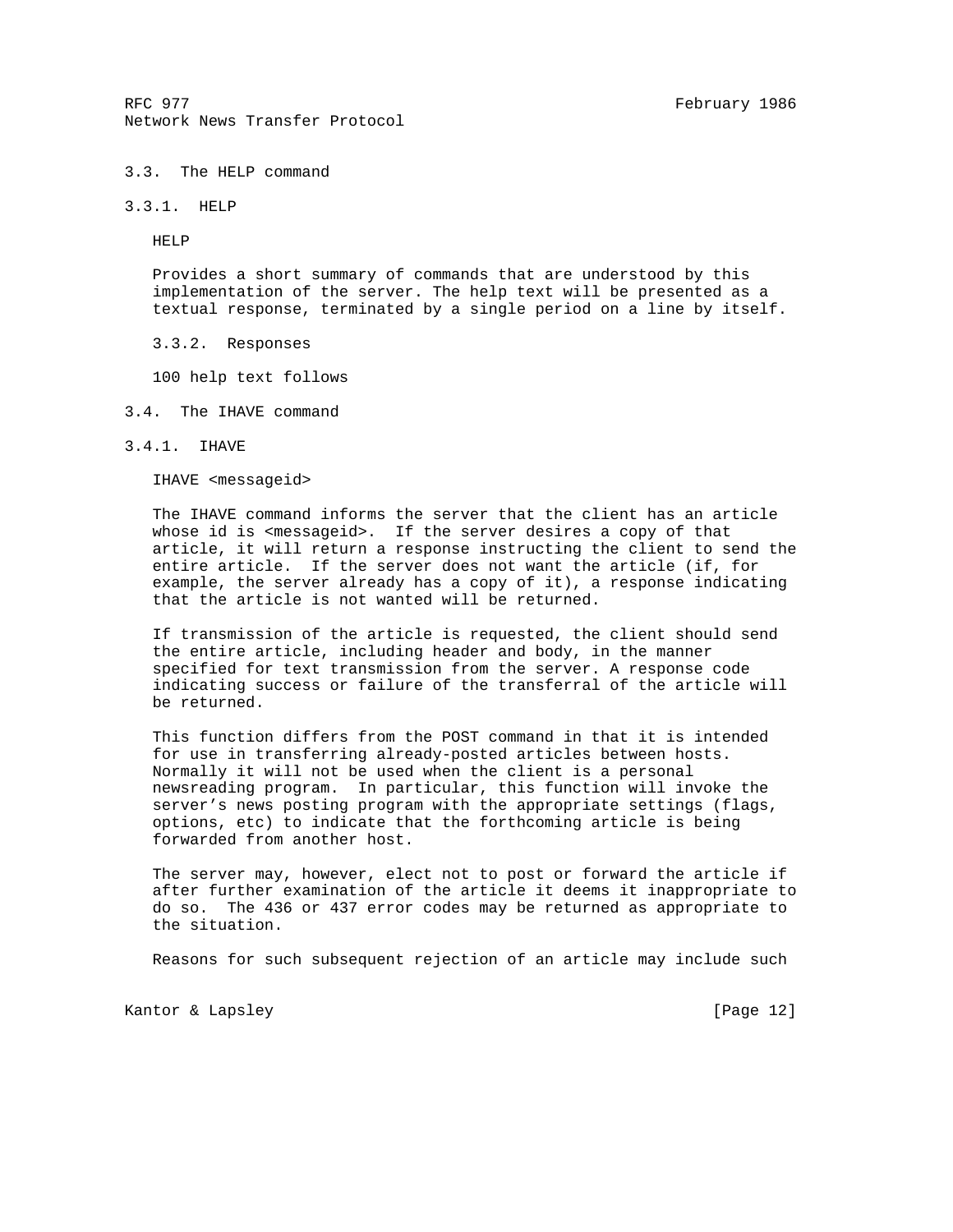problems as inappropriate newsgroups or distributions, disk space limitations, article lengths, garbled headers, and the like. These are typically restrictions enforced by the server host's news software and not necessarily the NNTP server itself.

3.4.2. Responses

 235 article transferred ok 335 send article to be transferred. End with <CR-LF>.<CR-LF> 435 article not wanted - do not send it 436 transfer failed - try again later 437 article rejected - do not try again

An implementation note:

 Because some host news posting software may not be able to decide immediately that an article is inappropriate for posting or forwarding, it is acceptable to acknowledge the successful transfer of the article and to later silently discard it. Thus it is permitted to return the 235 acknowledgement code and later discard the received article. This is not a fully satisfactory solution to the problem. Perhaps some implementations will wish to send mail to the author of the article in certain of these cases.

3.5. The LAST command

3.5.1. LAST

LAST

 The internally maintained "current article pointer" is set to the previous article in the current newsgroup. If already positioned at the first article of the newsgroup, an error message is returned and the current article remains selected.

 The internally-maintained "current article pointer" is set by this command.

 A response indicating the current article number, and a message-id string will be returned. No text is sent in response to this command.

3.5.2. Responses

 223 n a article retrieved - request text separately  $(n = article number, a = unique article id)$ 

Kantor & Lapsley [Page 13]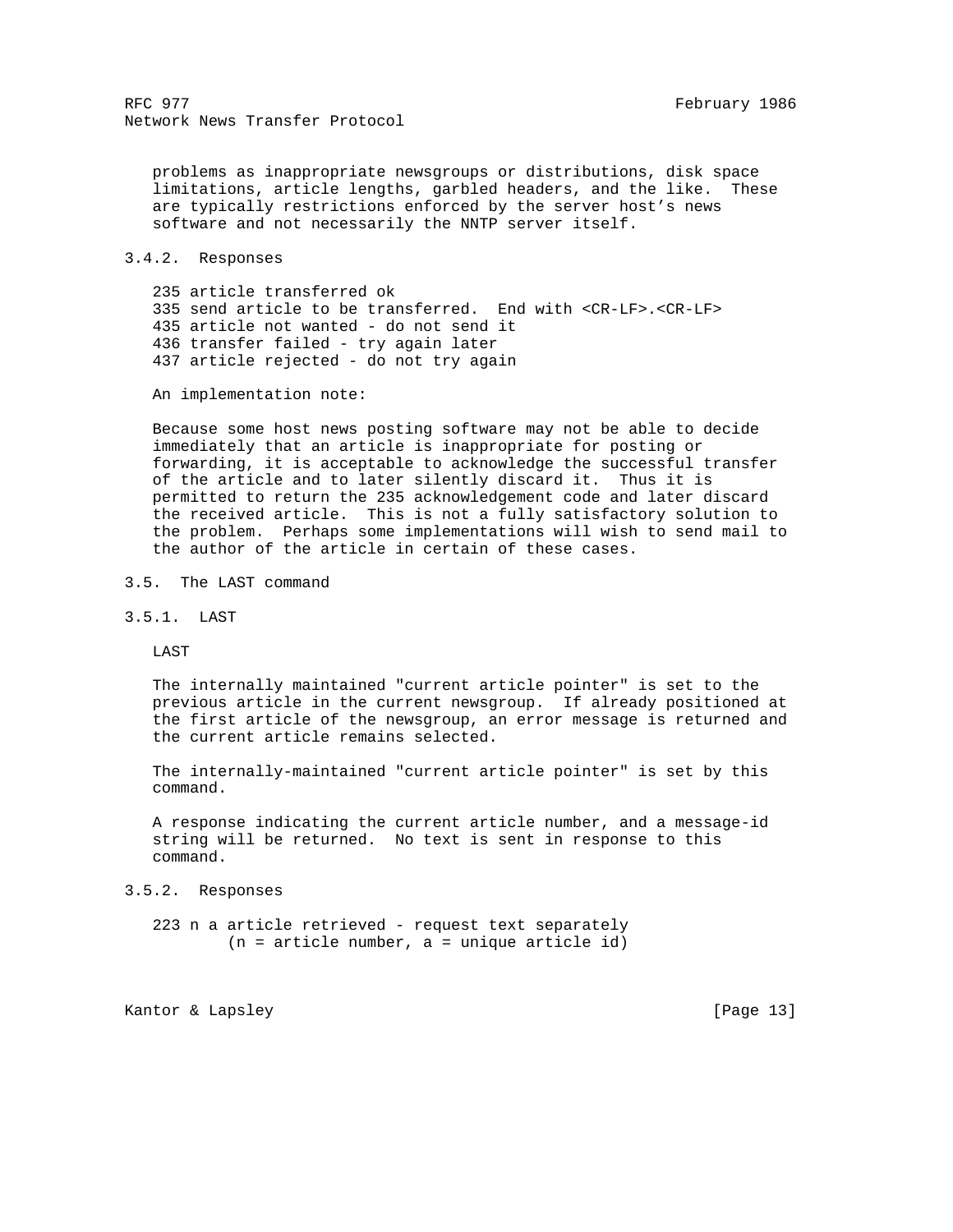412 no newsgroup selected 420 no current article has been selected 422 no previous article in this group

3.6. The LIST command

3.6.1. LIST

LIST

 Returns a list of valid newsgroups and associated information. Each newsgroup is sent as a line of text in the following format:

group last first p

where <group> is the name of the newsgroup, <last> is the number of the last known article currently in that newsgroup, <first> is the number of the first article currently in the newsgroup, and  $<$ p> is either 'y' or 'n' indicating whether posting to this newsgroup is allowed ('y') or prohibited ('n').

The <first> and <last> fields will always be numeric. They may have leading zeros. If the <last> field evaluates to less than the <first> field, there are no articles currently on file in the newsgroup.

 Note that posting may still be prohibited to a client even though the LIST command indicates that posting is permitted to a particular newsgroup. See the POST command for an explanation of client prohibitions. The posting flag exists for each newsgroup because some newsgroups are moderated or are digests, and therefore cannot be posted to; that is, articles posted to them must be mailed to a moderator who will post them for the submitter. This is independent of the posting permission granted to a client by the NNTP server.

 Please note that an empty list (i.e., the text body returned by this command consists only of the terminating period) is a possible valid response, and indicates that there are currently no valid newsgroups.

3.6.2. Responses

215 list of newsgroups follows

Kantor & Lapsley [Page 14]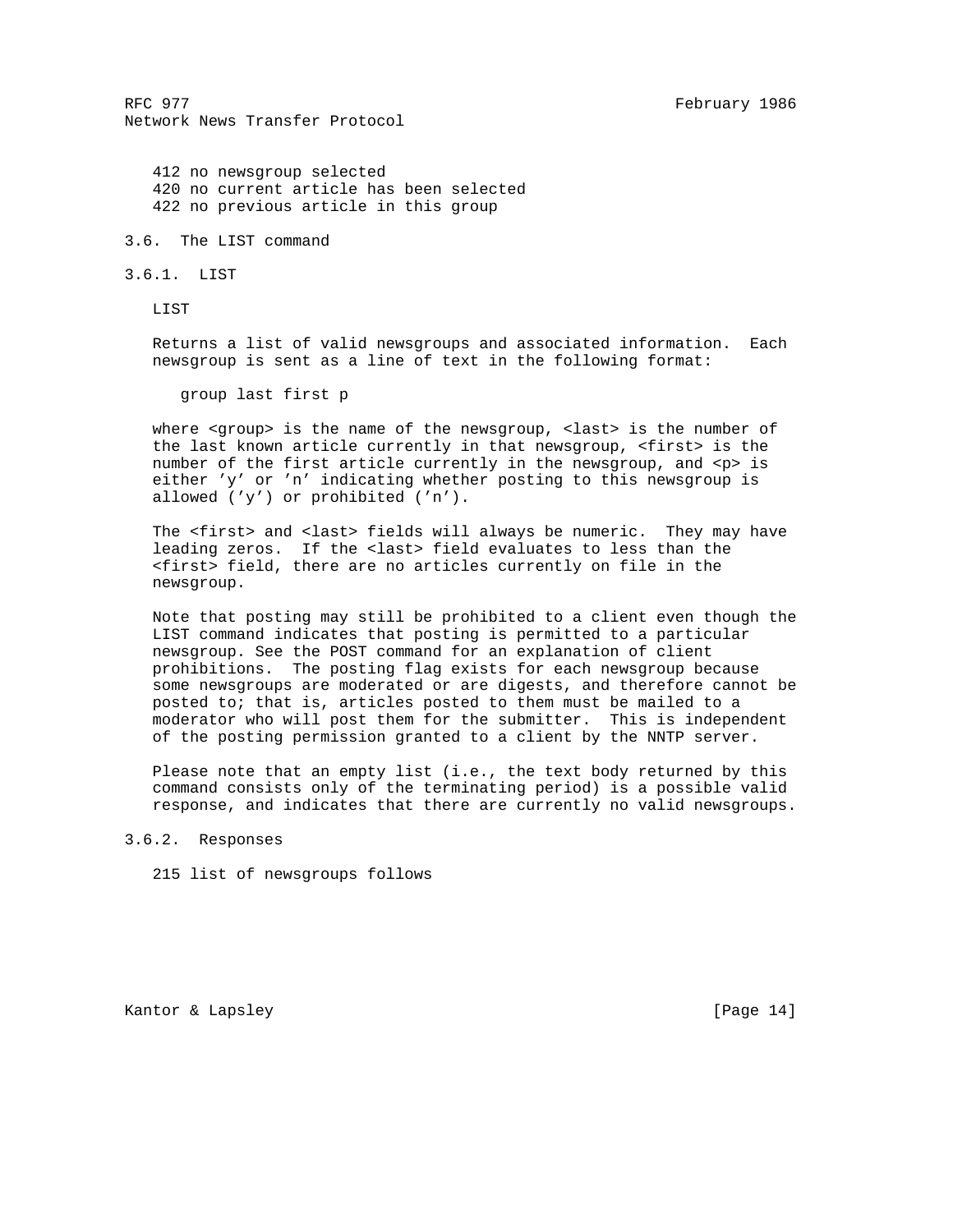## 3.7. The NEWGROUPS command

## 3.7.1. NEWGROUPS

NEWGROUPS date time [GMT] [<distributions>]

 A list of newsgroups created since <date and time> will be listed in the same format as the LIST command.

 The date is sent as 6 digits in the format YYMMDD, where YY is the last two digits of the year, MM is the two digits of the month (with leading zero, if appropriate), and DD is the day of the month (with leading zero, if appropriate). The closest century is assumed as part of the year (i.e., 86 specifies 1986, 30 specifies 2030, 99 is 1999, 00 is 2000).

 Time must also be specified. It must be as 6 digits HHMMSS with HH being hours on the 24-hour clock, MM minutes 00-59, and SS seconds 00-59. The time is assumed to be in the server's timezone unless the token "GMT" appears, in which case both time and date are evaluated at the 0 meridian.

 The optional parameter "distributions" is a list of distribution groups, enclosed in angle brackets. If specified, the distribution portion of a new newsgroup (e.g, 'net' in 'net.wombat') will be examined for a match with the distribution categories listed, and only those new newsgroups which match will be listed. If more than one distribution group is to be listed, they must be separated by commas within the angle brackets.

 Please note that an empty list (i.e., the text body returned by this command consists only of the terminating period) is a possible valid response, and indicates that there are currently no new newsgroups.

## 3.7.2. Responses

231 list of new newsgroups follows

Kantor & Lapsley [Page 15]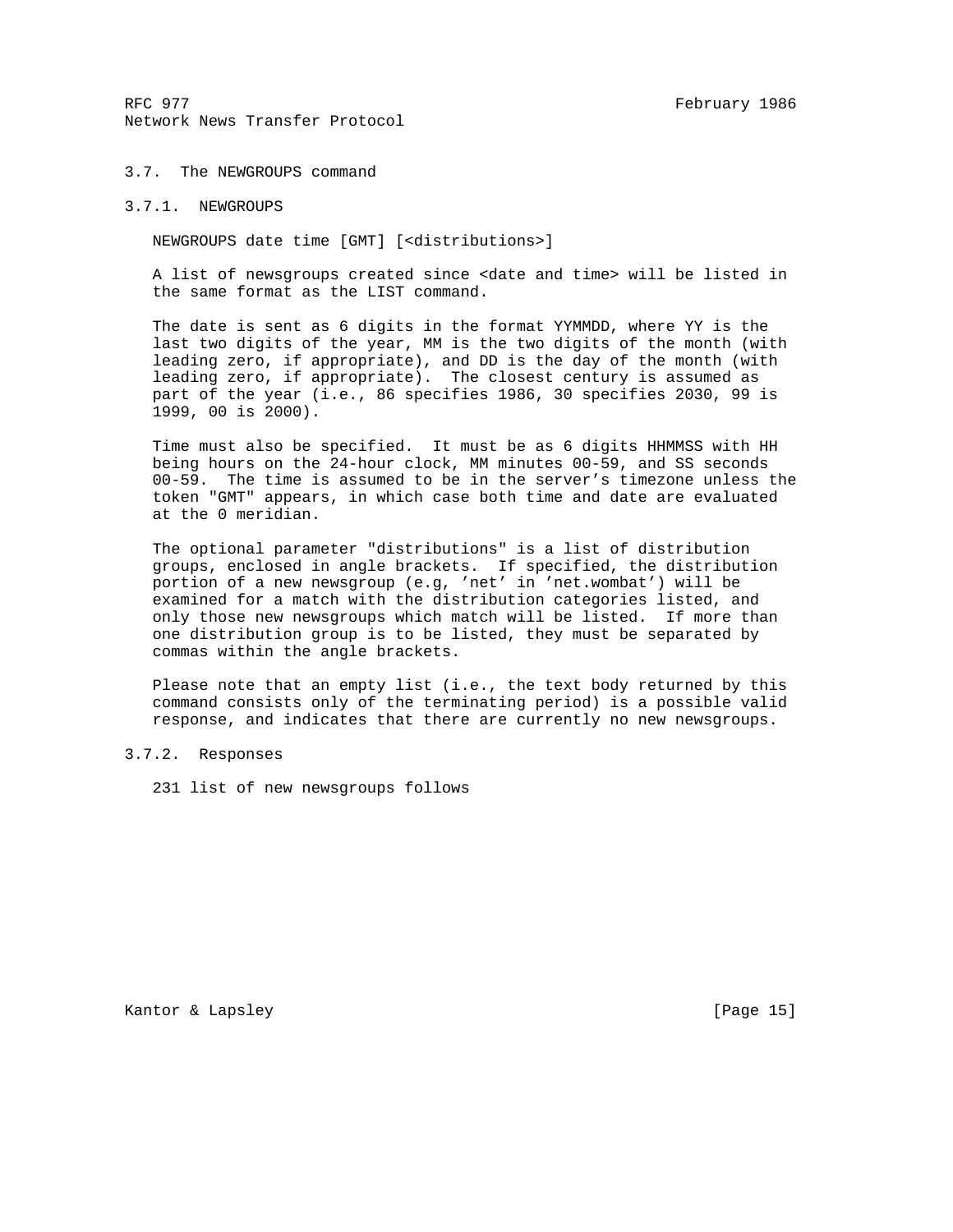## 3.8. The NEWNEWS command

# 3.8.1. NEWNEWS

NEWNEWS newsgroups date time [GMT] [<distribution>]

 A list of message-ids of articles posted or received to the specified newsgroup since "date" will be listed. The format of the listing will be one message-id per line, as though text were being sent. A single line consisting solely of one period followed by CR-LF will terminate the list.

Date and time are in the same format as the NEWGROUPS command.

 A newsgroup name containing a "\*" (an asterisk) may be specified to broaden the article search to some or all newsgroups. The asterisk will be extended to match any part of a newsgroup name (e.g., net.micro\* will match net.micro.wombat, net.micro.apple, etc). Thus if only an asterisk is given as the newsgroup name, all newsgroups will be searched for new news.

 (Please note that the asterisk "\*" expansion is a general replacement; in particular, the specification of e.g., net.\*.unix should be correctly expanded to embrace names such as net.wombat.unix and net.whocares.unix.)

 Conversely, if no asterisk appears in a given newsgroup name, only the specified newsgroup will be searched for new articles. Newsgroup names must be chosen from those returned in the listing of available groups. Multiple newsgroup names (including a "\*") may be specified in this command, separated by a comma. No comma shall appear after the last newsgroup in the list. [Implementors are cautioned to keep the 512 character command length limit in mind.]

 The exclamation point ("!") may be used to negate a match. This can be used to selectively omit certain newsgroups from an otherwise larger list. For example, a newsgroups specification of "net.\*,mod.\*,!mod.map.\*" would specify that all net.<anything> and all mod.<anything> EXCEPT mod.map.<anything> newsgroup names would be matched. If used, the exclamation point must appear as the first character of the given newsgroup name or pattern.

 The optional parameter "distributions" is a list of distribution groups, enclosed in angle brackets. If specified, the distribution portion of an article's newsgroup (e.g, 'net' in 'net.wombat') will be examined for a match with the distribution categories listed, and only those articles which have at least one newsgroup belonging to

Kantor & Lapsley [Page 16]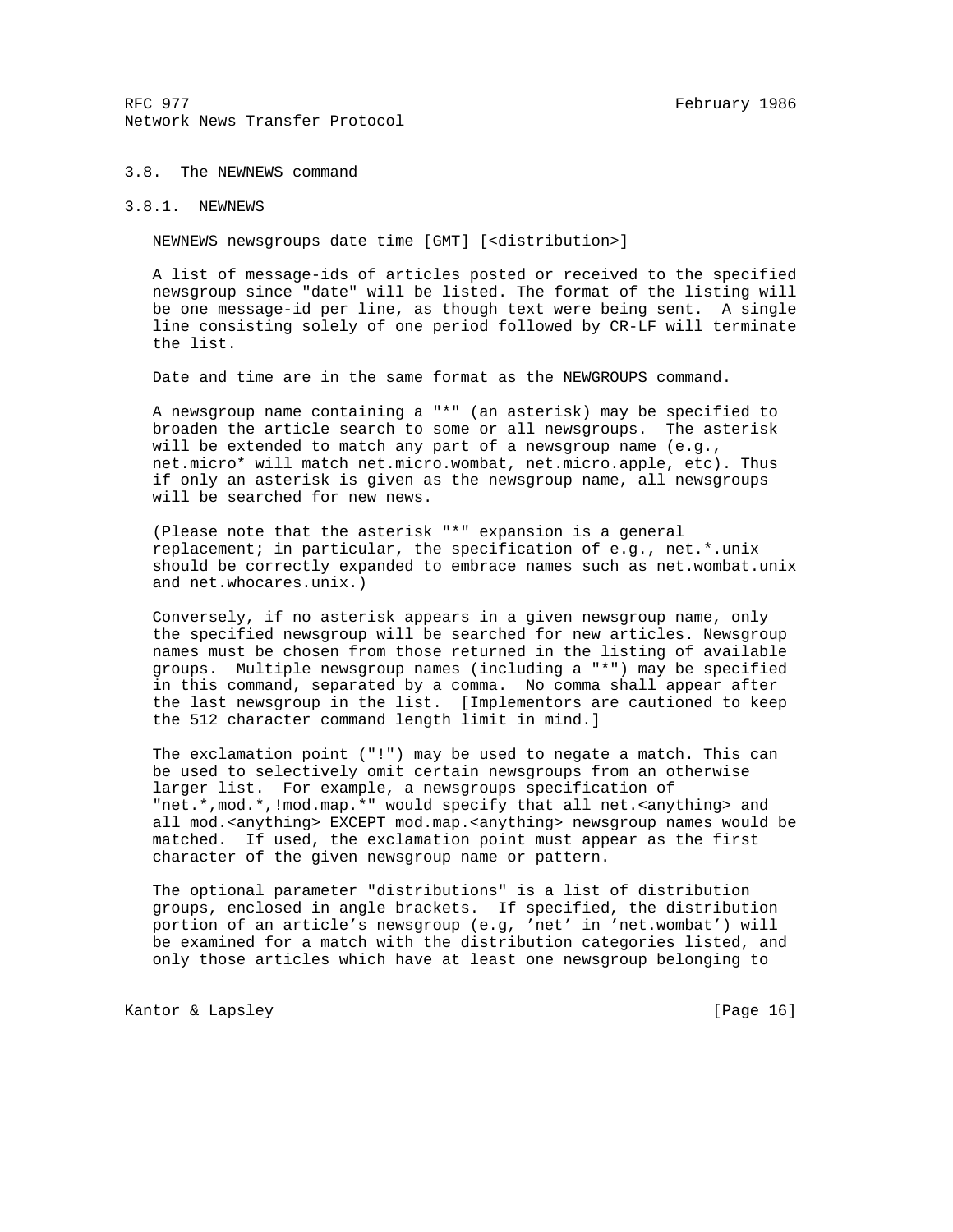the list of distributions will be listed. If more than one distribution group is to be supplied, they must be separated by commas within the angle brackets.

 The use of the IHAVE, NEWNEWS, and NEWGROUPS commands to distribute news is discussed in an earlier part of this document.

 Please note that an empty list (i.e., the text body returned by this command consists only of the terminating period) is a possible valid response, and indicates that there is currently no new news.

3.8.2. Responses

230 list of new articles by message-id follows

3.9. The NEXT command

3.9.1. NEXT

NEXT

 The internally maintained "current article pointer" is advanced to the next article in the current newsgroup. If no more articles remain in the current group, an error message is returned and the current article remains selected.

 The internally-maintained "current article pointer" is set by this command.

 A response indicating the current article number, and the message-id string will be returned. No text is sent in response to this command.

3.9.2. Responses

 223 n a article retrieved - request text separately (n = article number, a = unique article id) 412 no newsgroup selected 420 no current article has been selected 421 no next article in this group

Kantor & Lapsley [Page 17]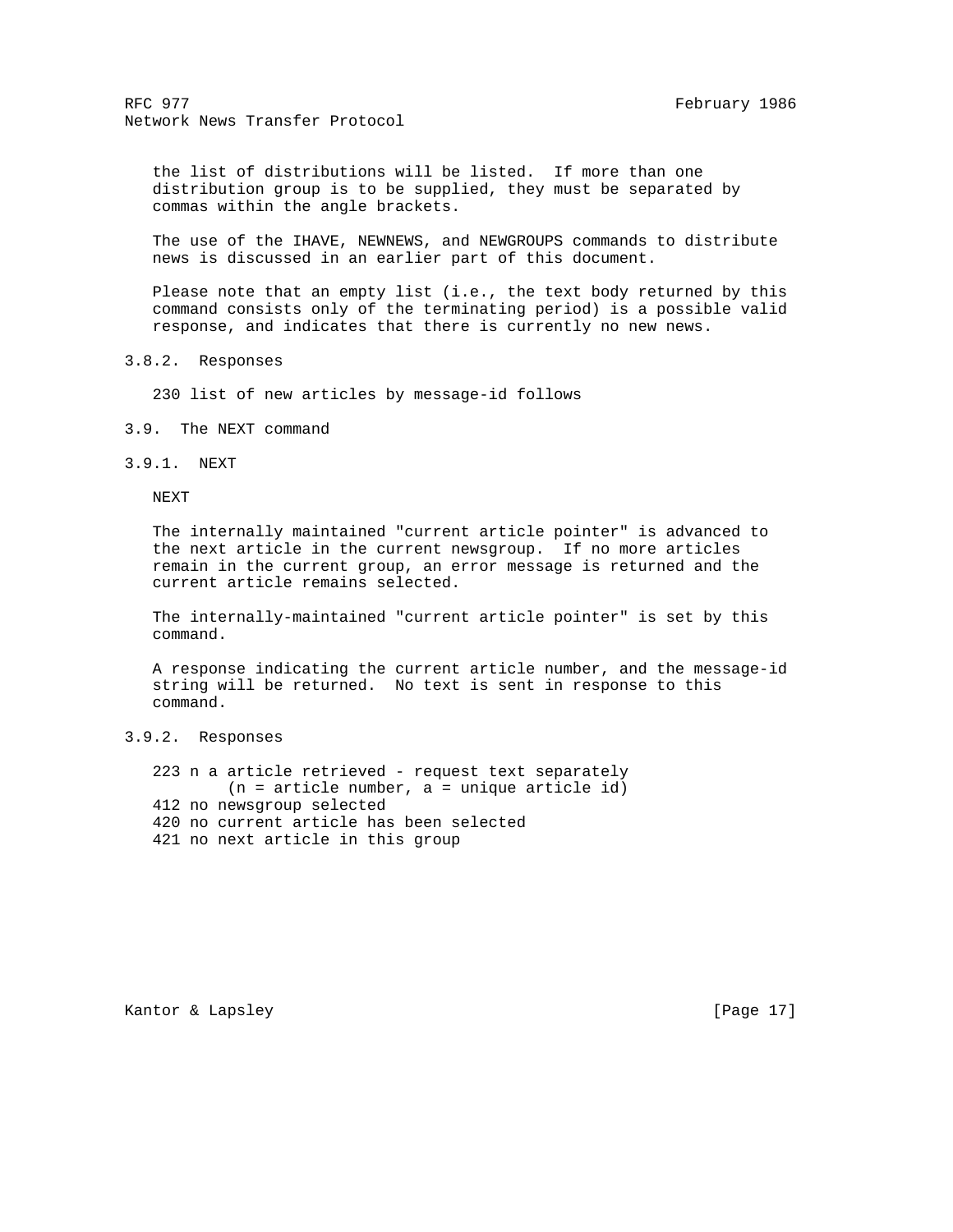## 3.10. The POST command

3.10.1. POST

POST

 If posting is allowed, response code 340 is returned to indicate that the article to be posted should be sent. Response code 440 indicates that posting is prohibited for some installation-dependent reason.

 If posting is permitted, the article should be presented in the format specified by RFC850, and should include all required header lines. After the article's header and body have been completely sent by the client to the server, a further response code will be returned to indicate success or failure of the posting attempt.

 The text forming the header and body of the message to be posted should be sent by the client using the conventions for text received from the news server: A single period (".") on a line indicates the end of the text, with lines starting with a period in the original text having that period doubled during transmission.

 No attempt shall be made by the server to filter characters, fold or limit lines, or otherwise process incoming text. It is our intent that the server just pass the incoming message to be posted to the server installation's news posting software, which is separate from this specification. See RFC850 for more details.

 Since most installations will want the client news program to allow the user to prepare his message using some sort of text editor, and transmit it to the server for posting only after it is composed, the client program should take note of the herald message that greeted it when the connection was first established. This message indicates whether postings from that client are permitted or not, and can be used to caution the user that his access is read-only if that is the case. This will prevent the user from wasting a good deal of time composing a message only to find posting of the message was denied. The method and determination of which clients and hosts may post is installation dependent and is not covered by this specification.

3.10.2. Responses

 240 article posted ok 340 send article to be posted. End with <CR-LF>.<CR-LF> 440 posting not allowed 441 posting failed

Kantor & Lapsley [Page 18]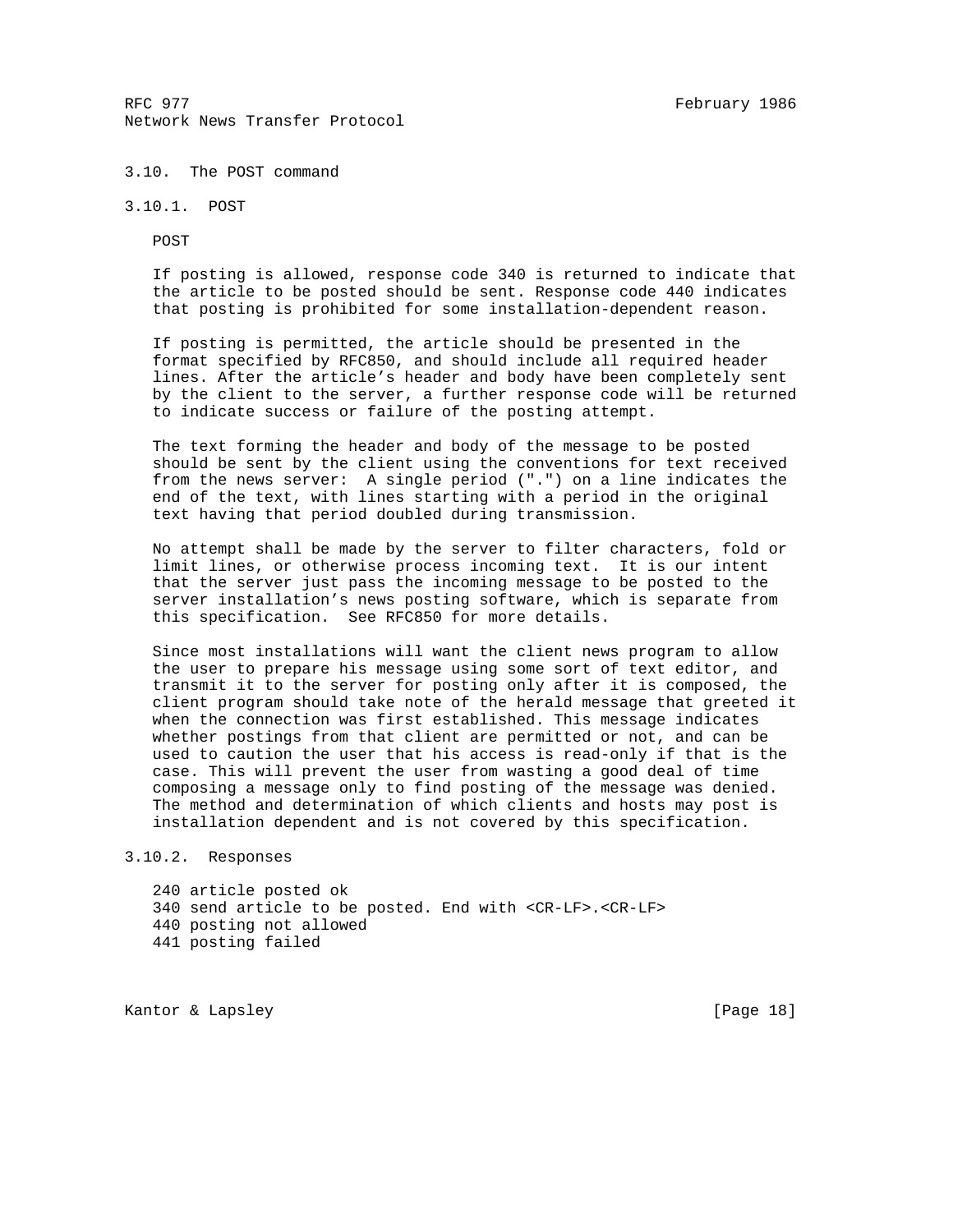(for reference, one of the following codes will be sent upon initial connection; the client program should determine whether posting is generally permitted from these:) 200 server ready - posting allowed 201 server ready - no posting allowed

- 3.11. The QUIT command
- 3.11.1. QUIT

QUIT

 The server process acknowledges the QUIT command and then closes the connection to the client. This is the preferred method for a client to indicate that it has finished all its transactions with the NNTP server.

 If a client simply disconnects (or the connection times out, or some other fault occurs), the server should gracefully cease its attempts to service the client.

3.11.2. Responses

205 closing connection - goodbye!

- 3.12. The SLAVE command
- 3.12.1. SLAVE

SLAVE

 Indicates to the server that this client connection is to a slave server, rather than a user.

 This command is intended for use in separating connections to single users from those to subsidiary ("slave") servers. It may be used to indicate that priority should therefore be given to requests from this client, as it is presumably serving more than one person. It might also be used to determine which connections to close when system load levels are exceeded, perhaps giving preference to slave servers. The actual use this command is put to is entirely implementation dependent, and may vary from one host to another. In NNTP servers which do not give priority to slave servers, this command must nonetheless be recognized and acknowledged.

3.12.2. Responses

202 slave status noted

Kantor & Lapsley [Page 19]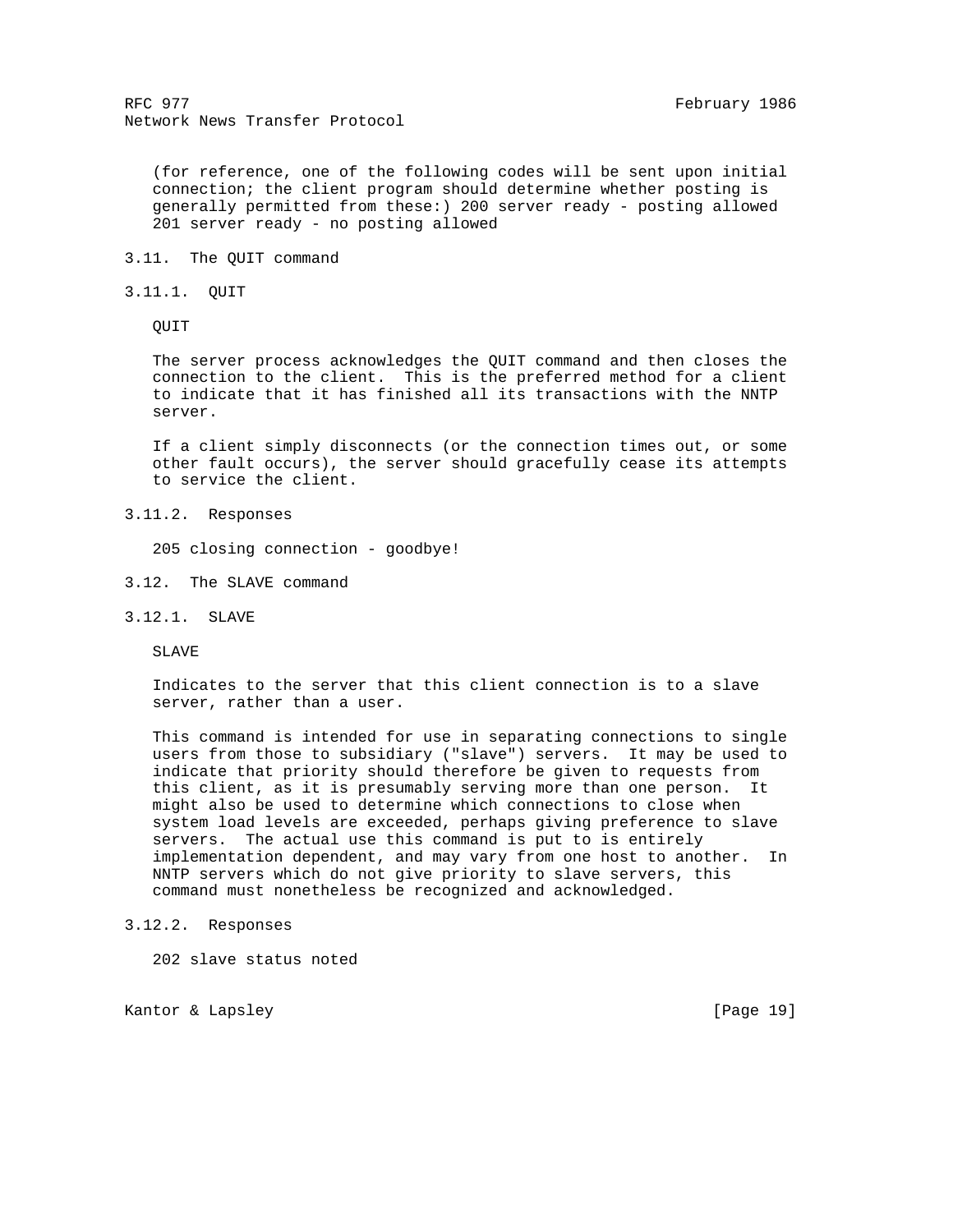4. Sample Conversations

 These are samples of the conversations that might be expected with the news server in hypothetical sessions. The notation C: indicates commands sent to the news server from the client program; S: indicate responses received from the server by the client.

4.1. Example 1 - relative access with NEXT

S: (listens at TCP port 119)

 C: (requests connection on TCP port 119) S: 200 wombatvax news server ready - posting ok

(client asks for a current newsgroup list)

C: LIST

- S: 215 list of newsgroups follows
- S: net.wombats 00543 00501 y

S: net.unix-wizards 10125 10011 y

- (more information here)
- S: net.idiots 00100 00001 n  $S:$

(client selects a newsgroup)

C: GROUP net.unix-wizards

- S: 211 104 10011 10125 net.unix-wizards group selected
	- (there are 104 articles on file, from 10011 to 10125)

(client selects an article to read)

- C: STAT 10110
- S: 223 10110 <23445@sdcsvax.ARPA> article retrieved statistics only (article 10110 selected, its message-id is <23445@sdcsvax.ARPA>)

 (client examines the header) C: HEAD

 $S:$ 

 S: 221 10110 <23445@sdcsvax.ARPA> article retrieved - head follows (text of the header appears here)

 (client wants to see the text body of the article)  $C:$  BODY<br>S: 222

 S: 222 10110 <23445@sdcsvax.ARPA> article retrieved - body follows (body text here)  $S:$ 

(client selects next article in group)

Kantor & Lapsley [Page 20]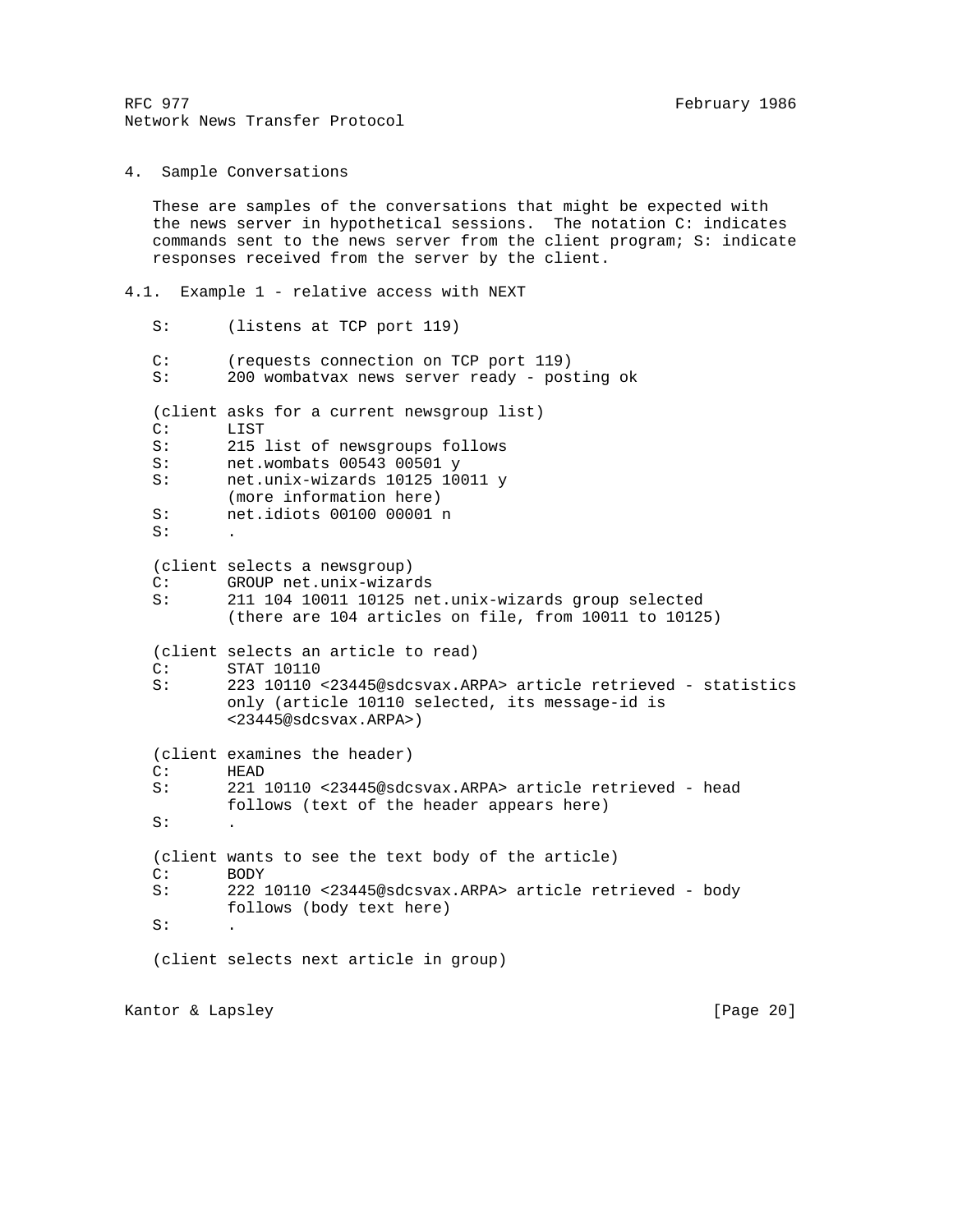RFC 977 **February 1986** Network News Transfer Protocol C: NEXT S: 223 10113 <21495@nudebch.uucp> article retrieved - statistics only (article 10113 was next in group) (client finishes session) C: OUIT S: 205 goodbye. 4.2. Example 2 - absolute article access with ARTICLE S: (listens at TCP port 119) C: (requests connection on TCP port 119) S: 201 UCB-VAX netnews server ready -- no posting allowed C: GROUP msgs S: 211 103 402 504 msgs Your new group is msgs (there are 103 articles, from 402 to 504) C: ARTICLE 401 S: 423 No such article in this newsgroup C: ARTICLE 402 S: 220 402 <4105@ucbvax.ARPA> Article retrieved, text follows S: (article header and body follow)  $S:$  C: HEAD 403 S: 221 403 <3108@mcvax.UUCP> Article retrieved, header follows S: (article header follows)  $S:$ C: OUIT S: 205 UCB-VAX news server closing connection. Goodbye. 4.3. Example 3 - NEWGROUPS command S: (listens at TCP port 119) C: (requests connection on TCP port 119) S: 200 Imaginary Institute News Server ready (posting ok) (client asks for new newsgroups since April 3, 1985) C: NEWGROUPS 850403 020000 S: 231 New newsgroups since 03/04/85 02:00:00 follow

Kantor & Lapsley [Page 21]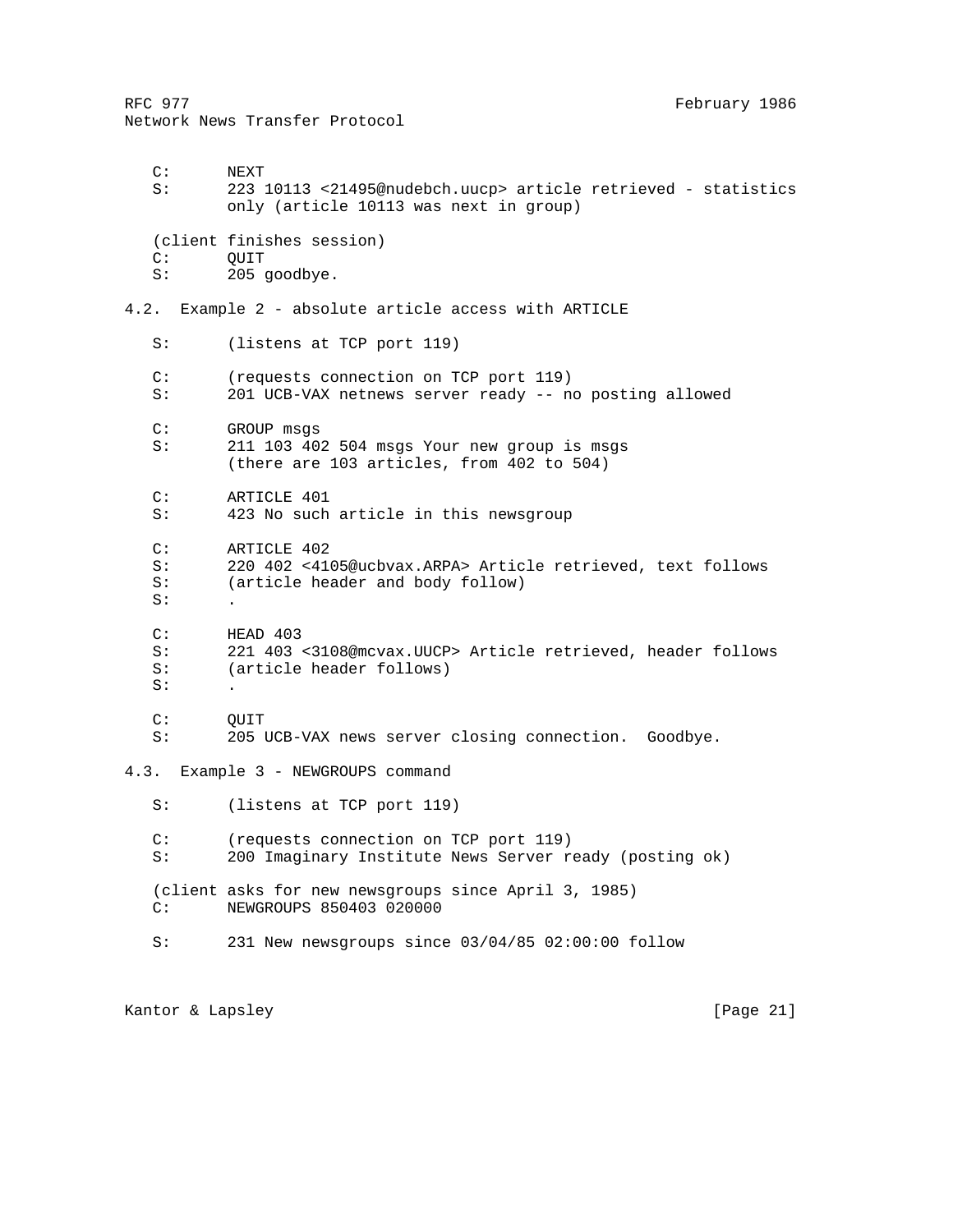RFC 977 **February 1986** Network News Transfer Protocol S: net.music.gdead S: net.games.sources  $S:$  C: GROUP net.music.gdead S: 211 0 1 1 net.music.gdead Newsgroup selected (there are no articles in that newsgroup, and the first and last article numbers should be ignored) C: QUIT S: 205 Imaginary Institute news server ceasing service. Bye! 4.4. Example 4 - posting a news article S: (listens at TCP port 119) C: (requests connection on TCP port 119) S: 200 BANZAIVAX news server ready, posting allowed. C: POST S: 340 Continue posting; Period on a line by itself to end<br>C: (transmits news article in RFC850 format) (transmits news article in RFC850 format)  $C:$  S: 240 Article posted successfully. C: QUIT S: 205 BANZAIVAX closing connection. Goodbye. 4.5. Example 5 - interruption due to operator request S: (listens at TCP port 119) C: (requests connection on TCP port 119) S: 201 genericvax news server ready, no posting allowed. (assume normal conversation for some time, and that a newsgroup has been selected) C: NEXT S: 223 1013 <5734@mcvax.UUCP> Article retrieved; text separate. C: HEAD C: 221 1013 <5734@mcvax.UUCP> Article retrieved; head follows. S: (sends head of article, but halfway through is interrupted by an operator request. The following then occurs, without client intervention.)

Kantor & Lapsley [Page 22]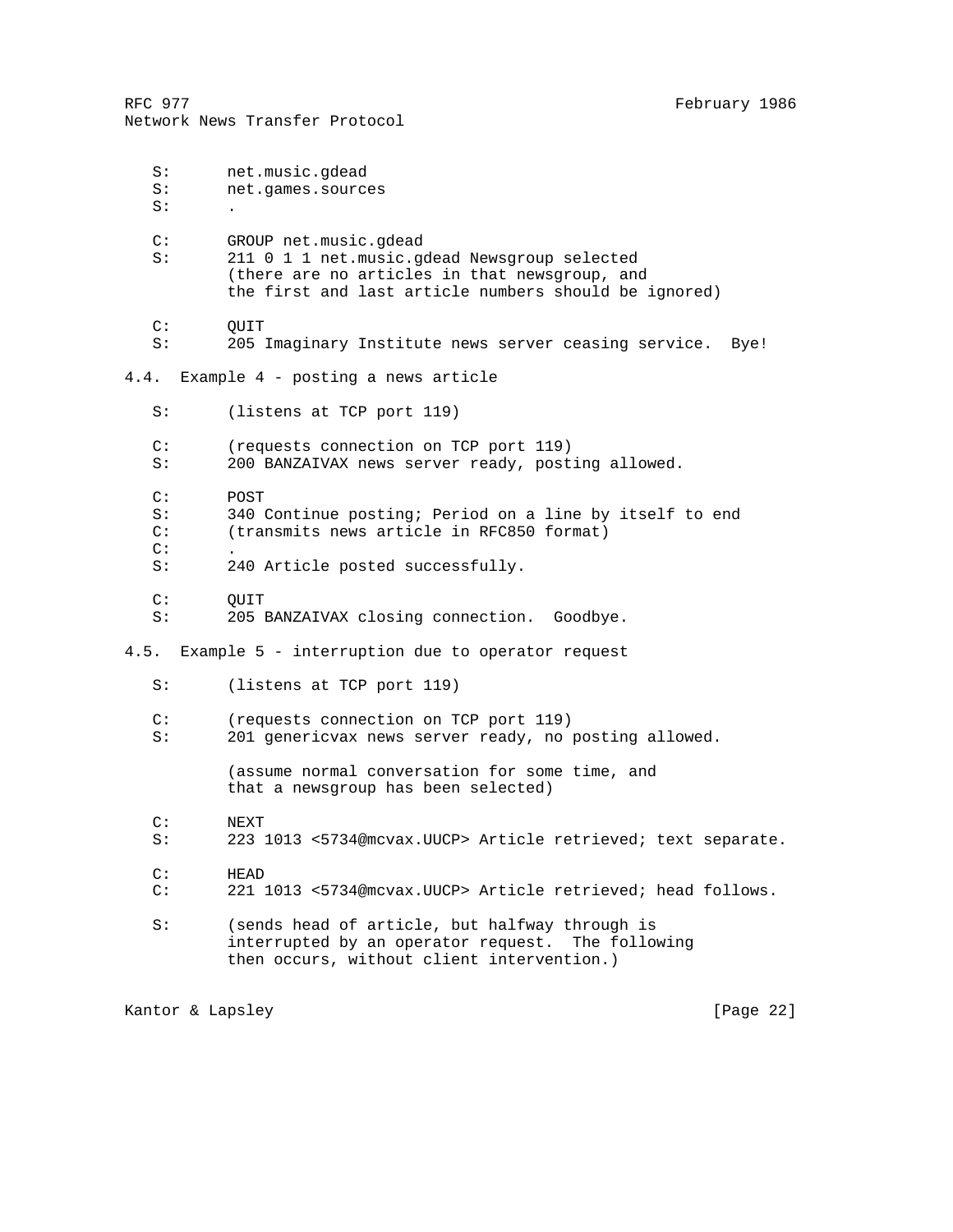```
Network News Transfer Protocol
    S: (ends current line with a CR-LF pair)
   S:S: 400 Connection closed by operator. Goodbye.<br>S: (closes connection)
           (closes connection)
4.6. Example 6 - Using the news server to distribute news between
       systems.
    S: (listens at TCP port 119)
    C: (requests connection on TCP port 119)
    S: 201 Foobar NNTP server ready (no posting)
    (client asks for new newsgroups since 2 am, May 15, 1985)
   C: NEWGROUPS 850515 020000<br>S: 235 New newsgroups since
           235 New newsgroups since 850515 follow
    S: net.fluff
    S: net.lint
   S: (client asks for new news articles since 2 am, May 15, 1985)
    C: NEWNEWS * 850515 020000
    S: 230 New news since 850515 020000 follows
   S: <1772@foo.UUCP>
   S: <87623@baz.UUCP><br>S: <17872@GOLD.CSNE
           S: <17872@GOLD.CSNET>
   S: (client asks for article <1772@foo.UUCP>)
    C: ARTICLE <1772@foo.UUCP>
    S: 220 <1772@foo.UUCP> All of article follows
    S: (sends entire message)
  S: (client asks for article <87623@baz.UUCP>
    C: ARTICLE <87623@baz.UUCP>
    S: 220 <87623@baz.UUCP> All of article follows
    S: (sends entire message)
   S: \qquad .
    (client asks for article <17872@GOLD.CSNET>
    C: ARTICLE <17872@GOLD.CSNET>
    S: 220 <17872@GOLD.CSNET> All of article follows
    S: (sends entire message)
   S:
```
RFC 977 **February 1986**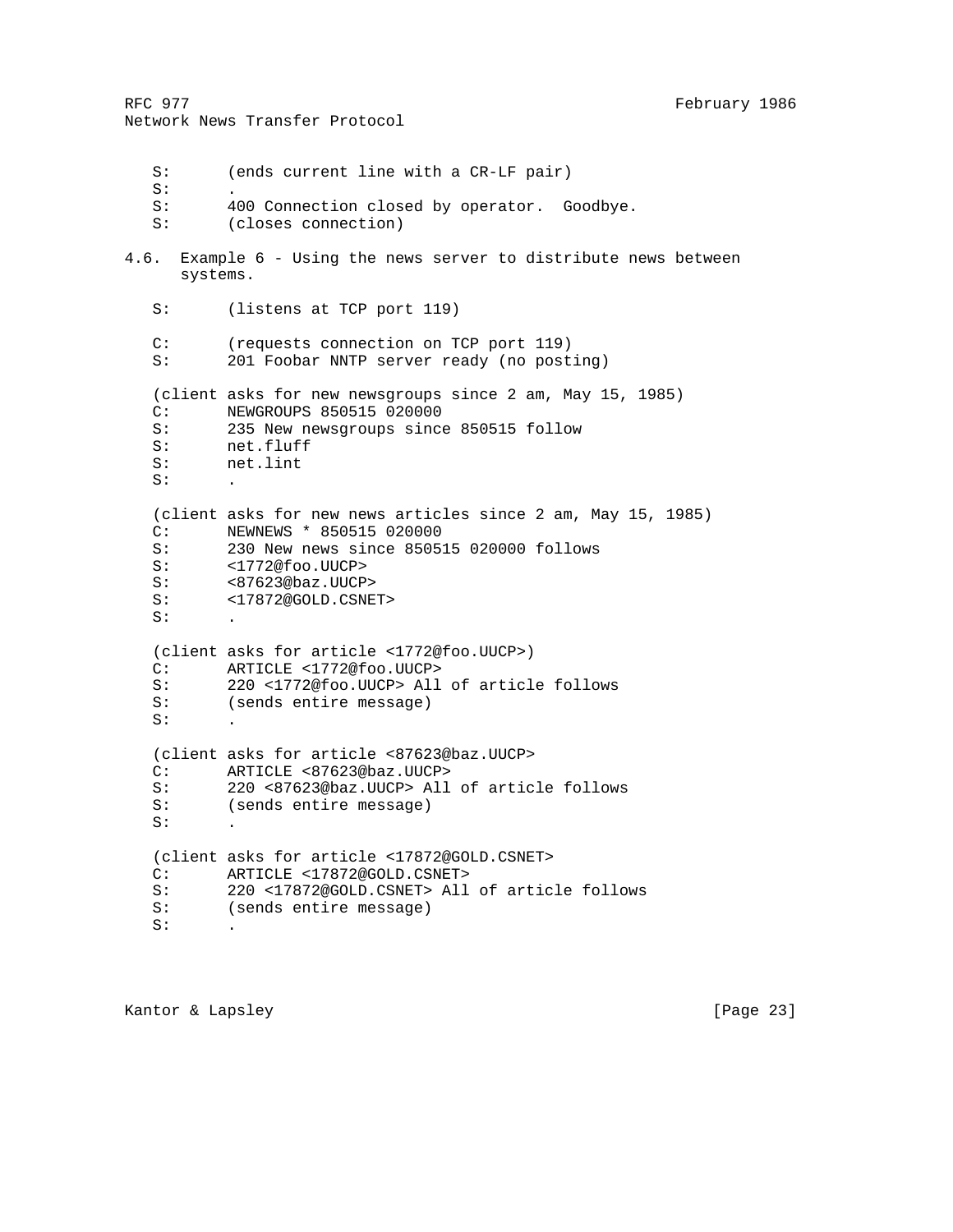(client offers an article it has received recently) C: IHAVE <4105@ucbvax.ARPA><br>S: 435 Already seen that one 435 Already seen that one, where you been? (client offers another article) C: IHAVE <4106@ucbvax.ARPA> S: 335 News to me! <CRLF.CRLF> to end.<br>C: (sends article) (sends article) C:<br>S: 235 Article transferred successfully. Thanks. (or) S: 436 Transfer failed. (client is all through with the session) C: QUIT S: 205 Foobar NNTP server bids you farewell.

4.7. Summary of commands and responses.

 The following are the commands recognized and responses returned by the NNTP server.

4.7.1. Commands

 ARTICLE BODY GROUP HEAD HELP IHAVE LAST LIST NEWGROUPS NEWNEWS NEXT POST QUIT SLAVE STAT

4.7.2. Responses

 100 help text follows 199 debug output

Kantor & Lapsley [Page 24]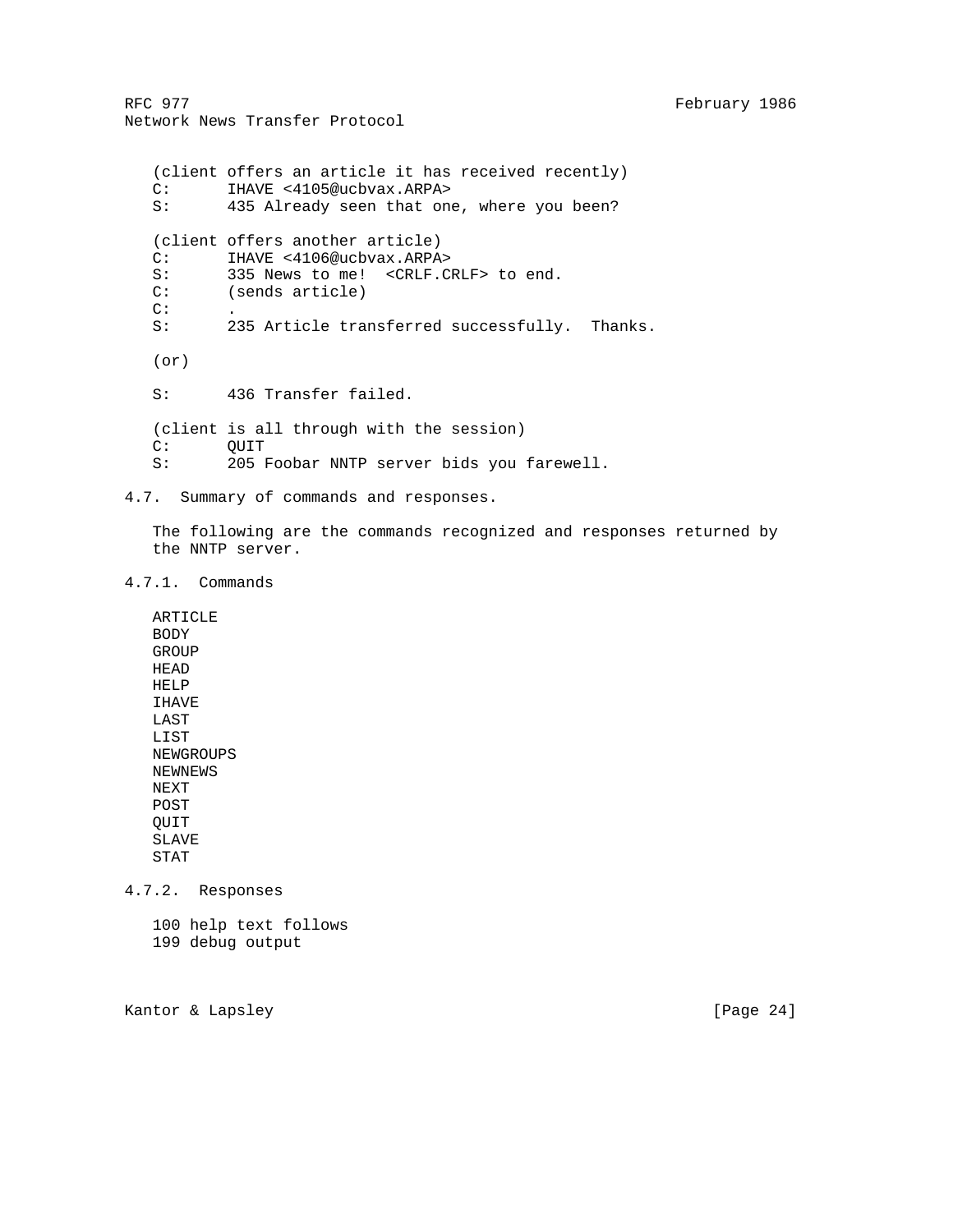```
 200 server ready - posting allowed
 201 server ready - no posting allowed
 202 slave status noted
 205 closing connection - goodbye!
 211 n f l s group selected
 215 list of newsgroups follows
 220 n <a> article retrieved - head and body follow 221 n <a> article
 retrieved - head follows
 222 n <a> article retrieved - body follows
 223 n <a> article retrieved - request text separately 230 list of new
 articles by message-id follows
 231 list of new newsgroups follows
 235 article transferred ok
 240 article posted ok
 335 send article to be transferred. End with <CR-LF>.<CR-LF>
 340 send article to be posted. End with <CR-LF>.<CR-LF>
 400 service discontinued
 411 no such news group
 412 no newsgroup has been selected
 420 no current article has been selected
 421 no next article in this group
 422 no previous article in this group
 423 no such article number in this group
 430 no such article found
 435 article not wanted - do not send it
 436 transfer failed - try again later
 437 article rejected - do not try again.
 440 posting not allowed
 441 posting failed
 500 command not recognized
 501 command syntax error
 502 access restriction or permission denied
 503 program fault - command not performed
```
4.8. A Brief Word about the USENET News System

 In the UNIX world, which traditionally has been linked by 1200 baud dial-up telephone lines, the USENET News system has evolved to handle central storage, indexing, retrieval, and distribution of news. With the exception of its underlying transport mechanism (UUCP), USENET News is an efficient means of providing news and bulletin service to subscribers on UNIX and other hosts worldwide. The USENET News

Kantor & Lapsley [Page 25]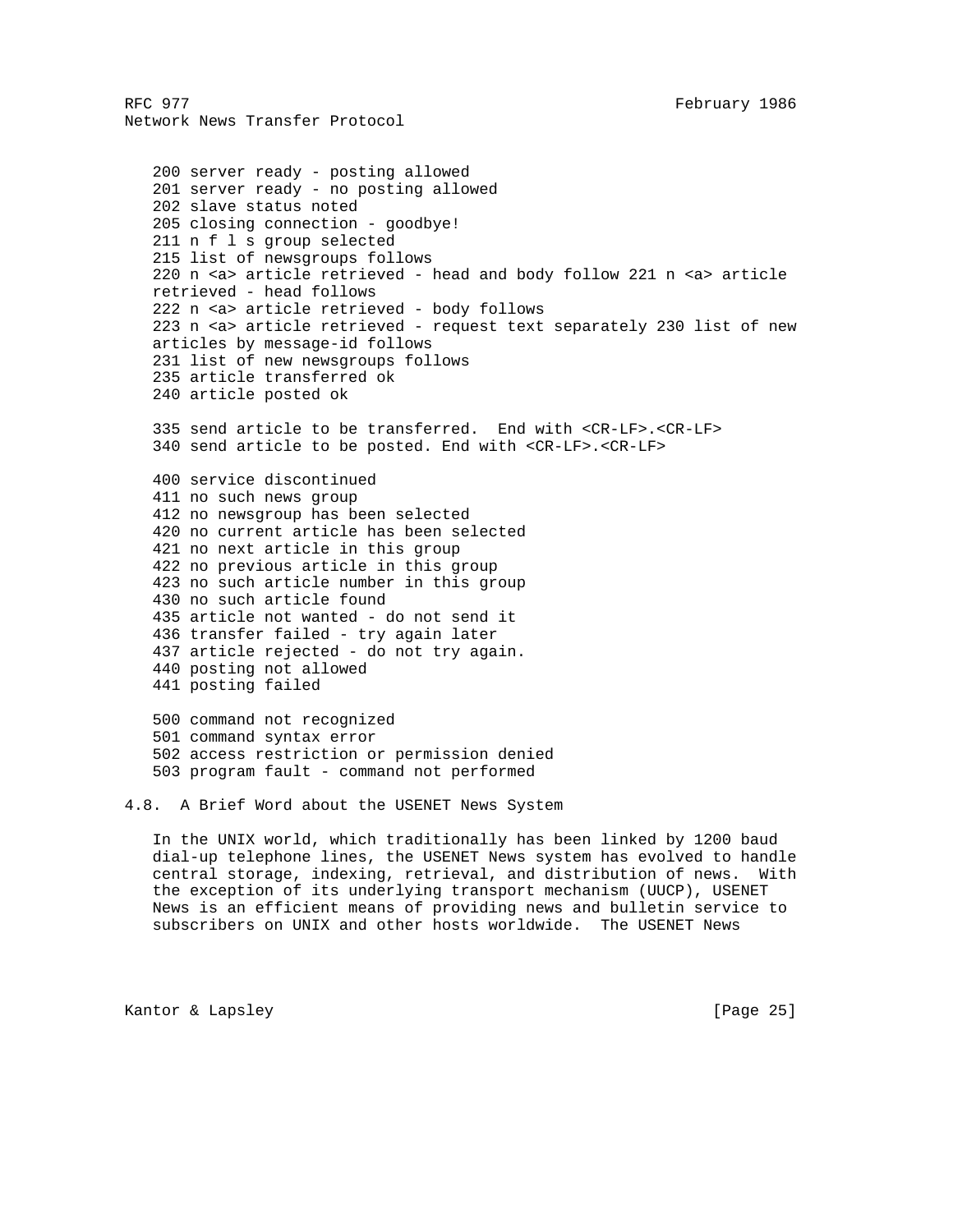system is discussed in detail in RFC 850. It runs on most versions of UNIX and on many other operating systems, and is customarily distributed without charge.

 USENET uses a spooling area on the UNIX host to store news articles, one per file. Each article consists of a series of heading text, which contain the sender's identification and organizational affiliation, timestamps, electronic mail reply paths, subject, newsgroup (subject category), and the like. A complete news article is reproduced in its entirety below. Please consult RFC 850 for more details.

 Relay-Version: version B 2.10.3 4.3bsd-beta 6/6/85; site sdcsvax.UUCP Posting-Version: version B 2.10.1 6/24/83 SMI; site unitek.uucp Path:sdcsvax!sdcrdcf!hplabs!qantel!ihnp4!alberta!ubc-vision!unitek !honman From: honman@unitek.uucp (Man Wong) Newsgroups: net.unix-wizards Subject: foreground -> background ? Message-ID: <167@unitek.uucp> Date: 25 Sep 85 23:51:52 GMT Date-Received: 29 Sep 85 09:54:48 GMT Reply-To: honman@unitek.UUCP (Hon-Man Wong) Distribution: net.all Organization: Unitek Technologies Corporation Lines: 12

 I have a process (C program) which generates a child and waits for it to return. What I would like to do is to be able to run the child process interactively for a while before kicking itself into the background so I can return to the parent process (while the child process is RUNNING in the background). Can it be done? And if it can, how?

Please reply by E-mail. Thanks in advance.

Hon-Man Wong

Kantor & Lapsley [Page 26]